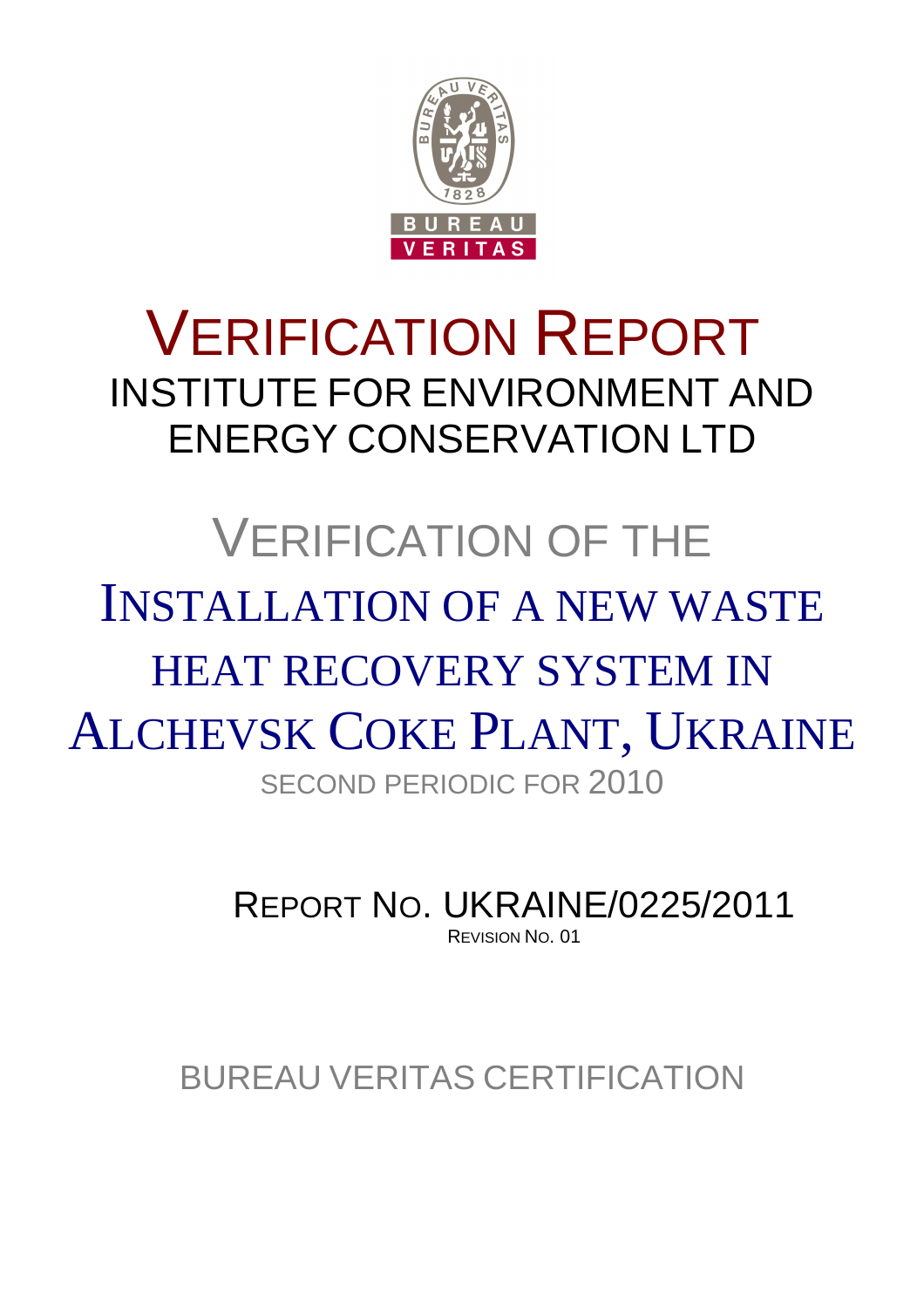

| Date of first issue:<br>08/04/2011                                                                                                                                       | Organizational unit:<br><b>Bureau Veritas Certification</b><br><b>Holding SAS</b>                                                                                                                                                                                                                                                                                                                                                                                                                                                                                                                                                                                              |  |
|--------------------------------------------------------------------------------------------------------------------------------------------------------------------------|--------------------------------------------------------------------------------------------------------------------------------------------------------------------------------------------------------------------------------------------------------------------------------------------------------------------------------------------------------------------------------------------------------------------------------------------------------------------------------------------------------------------------------------------------------------------------------------------------------------------------------------------------------------------------------|--|
| Client:<br>Institute for Environment and<br><b>Energy Conservation</b>                                                                                                   | Client ref.:<br><b>Vasyl Vovchak</b>                                                                                                                                                                                                                                                                                                                                                                                                                                                                                                                                                                                                                                           |  |
| Summary:<br>country criteria.                                                                                                                                            | Bureau Veritas Certification has made the 2nd periodic verification of the project "Installation of a new waste<br>heat recovery system in Alchevsk Coke Plant, Ukraine" project of Institute for Environment and Energy<br>Conservation, located in town Alchevsk, Lugansk region, Ukraine, and applying the methodology ACM0012<br>version 03.1, on the basis of UNFCCC criteria for the JI, as well as criteria given to provide for consistent<br>project operations, monitoring and reporting. UNFCCC criteria refer to Article 6 of the Kyoto Protocol, the JI<br>rules and modalities and the subsequent decisions by the JI Supervisory Committee, as well as the host |  |
| was conducted using Bureau Veritas Certification internal procedures.                                                                                                    | The verification scope is defined as a periodic independent review and ex post determination by the Accredited<br>Entity of the monitored reductions in GHG emissions during defined verification period, and consisted of the<br>following three phases: i) desk review of the project design and the baseline and monitoring plan; ii) follow-up<br>interviews with project stakeholders; iii) resolution of outstanding issues and the issuance of the final<br>verification report and opinion. The overall verification, from Contract Review to Verification Report & Opinion,                                                                                           |  |
| Actions Requests (CR, CAR and FAR), presented in Appendix A.                                                                                                             | The first output of the verification process is a list of Clarification, Corrective Actions Requests, Forward                                                                                                                                                                                                                                                                                                                                                                                                                                                                                                                                                                  |  |
| 163792 tons of CO <sub>2</sub> eq for the monitoring period of 01.01.2010 to 31.12.2010.                                                                                 | In summary, Bureau Veritas Certification confirms that the project is implemented as per determined changes.<br>Installed equipment being essential for generating emission reduction runs reliably and is calibrated<br>appropriately. The monitoring system is in place and the project is generating GHG emission reductions. The<br>GHG emission reduction is calculated without material misstatements, and the ERUs issued totalize                                                                                                                                                                                                                                      |  |
|                                                                                                                                                                          | Our opinion relates to the project's GHG emissions and resulting GHG emission reductions reported and<br>related to the approved project baseline and monitoring, and its associated documents.                                                                                                                                                                                                                                                                                                                                                                                                                                                                                |  |
| Report No.:<br>Subject Group:<br>UKRAINE-ver/0225/2011<br>JI                                                                                                             |                                                                                                                                                                                                                                                                                                                                                                                                                                                                                                                                                                                                                                                                                |  |
| Project title:<br>"Installation of a new waste heat recovery<br>system in Alchevsk Coke Plant, Ukraine"                                                                  |                                                                                                                                                                                                                                                                                                                                                                                                                                                                                                                                                                                                                                                                                |  |
| Work carried out by:<br>Rostislav Topchiy - Team Leader, Verifier<br>Vera Skitina - Team Member, Lead Verifier<br>Vitaliy Minyaylo<br>- Team Member, Verifier<br>trainee |                                                                                                                                                                                                                                                                                                                                                                                                                                                                                                                                                                                                                                                                                |  |
| Work reviewed by:<br>Ivan Sokolov - Internal Technical                                                                                                                   | $\times$<br>No distribution without permission from the                                                                                                                                                                                                                                                                                                                                                                                                                                                                                                                                                                                                                        |  |
| Reviewer<br>Work approved by:<br>Flavio Gomes - Operational Manger                                                                                                       | Client or responsible organizational unit<br>Veritas<br>-61<br>ation <sub>ted</sub> distribution<br><b><i><u>amg</u></i></b>                                                                                                                                                                                                                                                                                                                                                                                                                                                                                                                                                   |  |
| Date of this revision:<br>Rev. No.:<br>08/04/2011<br>28<br>01                                                                                                            | Number of pages:<br>Unrestricted distribution                                                                                                                                                                                                                                                                                                                                                                                                                                                                                                                                                                                                                                  |  |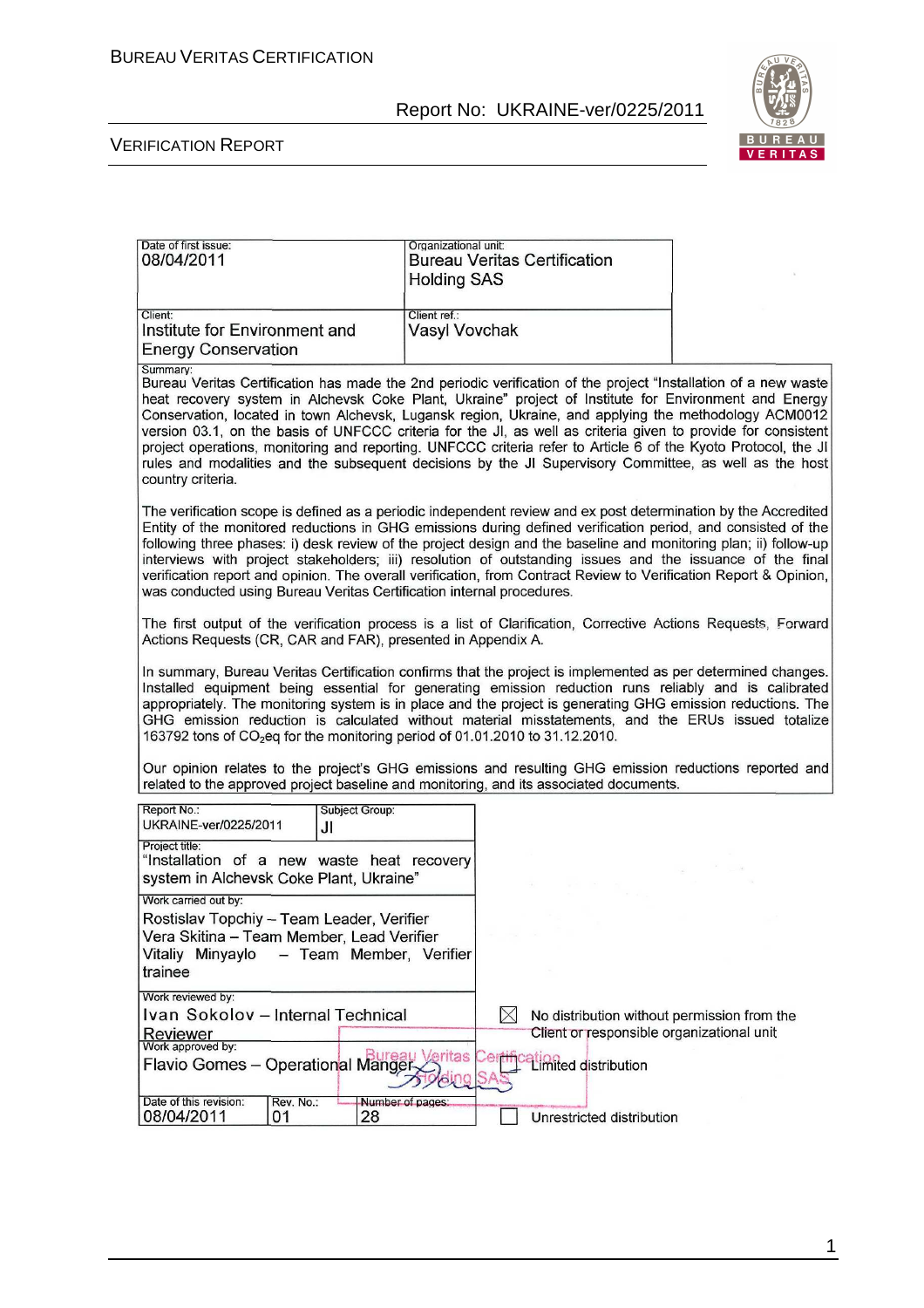

VERIFICATION REPORT

## **Table of Contents Page 2018**

| $\mathbf{1}$<br>1.1<br>1.2<br>1.3   | Objective<br>Scope<br><b>Verification Team</b>                                                                               | .3<br>3<br>3<br>3                           |
|-------------------------------------|------------------------------------------------------------------------------------------------------------------------------|---------------------------------------------|
| $\overline{2}$<br>2.1<br>2.2<br>2.3 | <b>Review of Documents</b><br>Follow-up Interviews<br>Resolution of Clarification, Corrective and Forward Action<br>Requests | $\overline{.4}$<br>$\overline{4}$<br>5<br>5 |
| 3<br>3.1<br>3.2                     | Project approval by Parties involved (90-91)<br>Project implementation (92-93)                                               | .6<br>6<br>6                                |
| 3.3                                 | Compliance of the monitoring plan with the monitoring<br>methodology (94-98)                                                 | 9                                           |
| 3.4                                 | Revision of monitoring plan (99-100)                                                                                         | 11                                          |
| 3.5                                 | Data management (101)                                                                                                        | 11                                          |
| 3.6                                 | Verification regarding programmes of activities (102-110)                                                                    | 12                                          |
| 4                                   |                                                                                                                              |                                             |
| 5                                   |                                                                                                                              |                                             |
|                                     | APPENDIX A: "INSTALLATION OF A NEW WASTE HEAT RECOVERY<br>SYSTEM IN ALCHEVSK COKE PLANT, UKRAINE" VERIFICATION               |                                             |
|                                     |                                                                                                                              |                                             |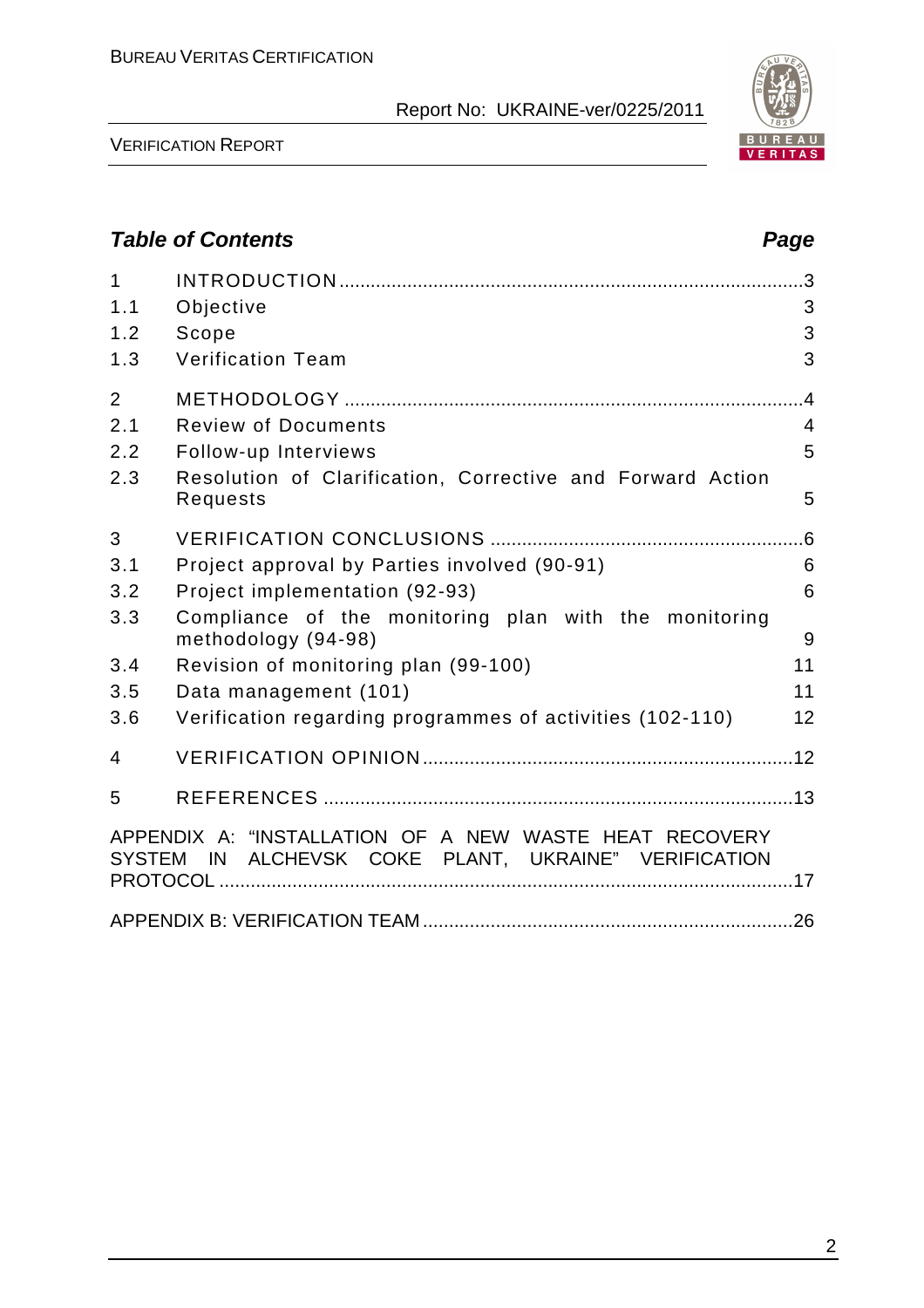

VERIFICATION REPORT

## **1 INTRODUCTION**

Institute for Environment and Energy Conservation has commissioned Bureau Veritas Certification to verify the emissions reductions of its JI project "Installation of a new waste heat recovery system in Alchevsk Coke Plant, Ukraine" (hereafter called "the project") at town Alchevsk, Lugansk region, Ukraine.

This report summarizes the findings of the verification of the project, performed on the basis of UNFCCC criteria, as well as criteria given to provide for consistent project operations, monitoring and reporting.

## **1.1 Objective**

Verification is the periodic independent review and ex post determination by the Accredited Independent Entity of the monitored reductions in GHG emissions during defined verification period.

The objective of verification can be divided in Initial Verification and Periodic Verification.

UNFCCC criteria refer to Article 6 of the Kyoto Protocol, the JI rules and modalities and the subsequent decisions by the JI Supervisory Committee, as well as the host country criteria.

## **1.2 Scope**

The verification scope is defined as an independent and objective review of the project design document, the project's baseline study and monitoring plan and other relevant documents. The information in these documents is reviewed against Kyoto Protocol requirements, UNFCCC rules and associated interpretations.

The verification is not meant to provide any consulting towards the Client. However, stated requests for clarifications and/or corrective actions may provide input for improvement of the project monitoring towards reductions in the GHG emissions.

## **1.3 Verification Team**

The verification team consists of the following personnel:

Topchiy Rostislav

Bureau Veritas Certification Team Leader, Climate Change Verifier

Vera Skitina Bureau Veritas Certification Team Member, Climate Change Lead Verifier

Minyaylo Vitaliy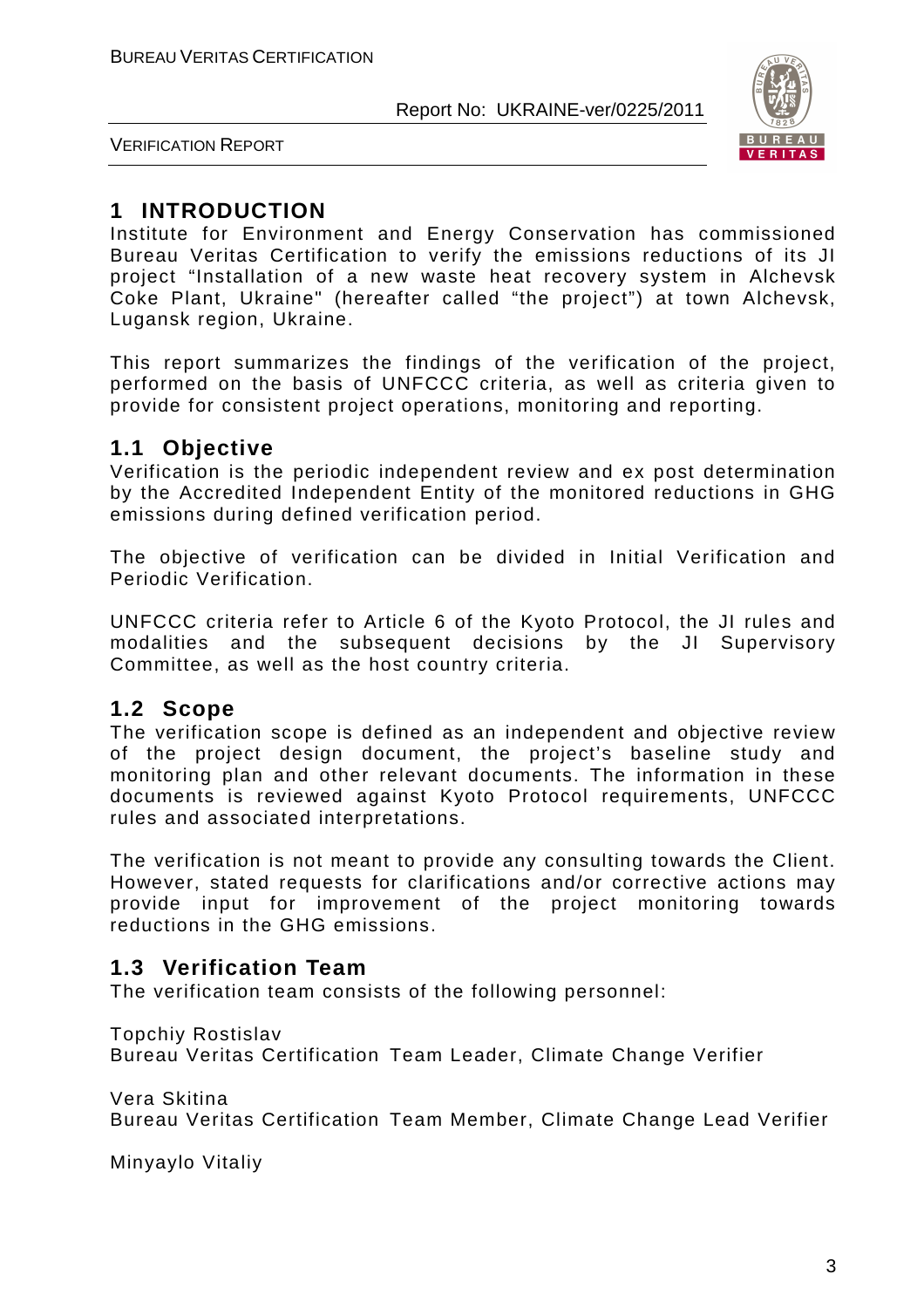

VERIFICATION REPORT

Bureau Veritas Certification, Team Member, Climate Change Verifier trainee

This verification report was reviewed by:

Ivan Sokolov

Bureau Veritas Certification, Internal Technical Reviewer

## **2 METHODOLOGY**

The overall verification, from Contract Review to Verification Report & Opinion, was conducted using Bureau Veritas Certification internal procedures.

In order to ensure transparency, a verification protocol was customized for the project, according to the version 01 of the Joint Implementation Determination and Verification Manual, issued by the Joint Implementation Supervisory Committee at its 19 meeting on 04/12/2009. The protocol shows, in a transparent manner, criteria (requirements), means of verification and the results from verifying the identified criteria. The verification protocol serves the following purposes:

- It organizes, details and clarifies the requirements a JI project is expected to meet;
- It ensures a transparent verification process where the verifier will document how a particular requirement has been verified and the result of the verification.

The completed verification protocol is enclosed in Appendix A to this report.

## **2.1 Review of Documents**

The Monitoring Report (MR) submitted by "Institute for Environment and Energy Conservation" and additional background documents related to the project design and baseline, i.e. country Law, Project Design Document (PDD), Approved CDM methodology (if applicable) and/or Guidance on criteria for baseline setting and monitoring, Host party criteria, Kyoto Protocol, Clarifications on Verification Requirements to be Checked by an Accredited Independent Entity were reviewed. Answering the AIE's CARs and CLs project participant has issued new version of the Monitoring Report – version 2.

The verification findings presented in this report relate to the Monitoring Report version(s) 2.0 and project as described in the determined PDD.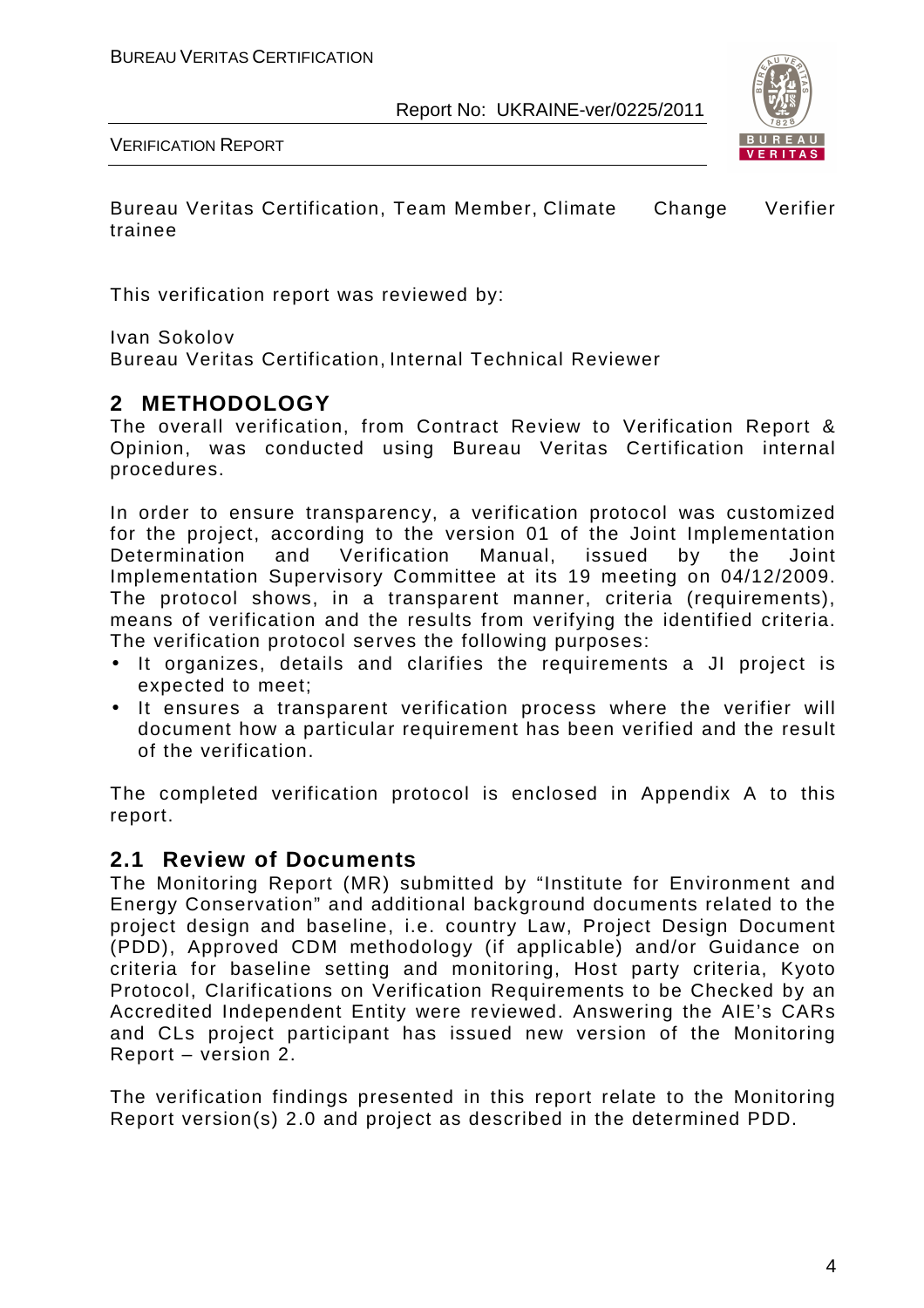

VERIFICATION REPORT

## **2.2 Follow-up Interviews**

On 22/03/2011 Bureau Veritas Certification performed on-site interviews with project stakeholders to confirm selected information and to resolve issues identified in the document review. Representatives of "Institute for Environment and Energy Conservation" and OJSC "Alchevsk Coke Plant" were interviewed during site visit (see References for the list of interviewed persons). The main topics of the interviews are summarized in Table 1.

| <b>Interview topics</b><br>Table 1 |  |
|------------------------------------|--|
|------------------------------------|--|

| Interviewed<br>organization                             | <b>Interview topics</b>                                                                                                                                                                                                                                                   |
|---------------------------------------------------------|---------------------------------------------------------------------------------------------------------------------------------------------------------------------------------------------------------------------------------------------------------------------------|
| <b>OJSC</b> "Alchevsk Coke<br>l Plant"                  | Organizational structure.<br>Responsibilities and authorities.<br>⋗<br>Training of personnel.<br>⋗<br>Quality management procedures and technology.<br>Implementation of equipment (records).<br>Metering equipment control.<br>Metering record keeping system, database. |
| Institute for Environment<br>and Energy<br>Conservation | Baseline methodology.<br>⋗<br>Monitoring plan.<br>⋗<br>Monitoring report.<br>Deviations from PDD.                                                                                                                                                                         |

## **2.3 Resolution of Clarification, Corrective and Forward Action Requests**

The objective of this phase of the verification is to raise the requests for corrective actions and clarification and any other outstanding issues that needed to be clarified for Bureau Veritas Certification positive conclusion on the GHG emission reduction calculation.

If the Verification Team, in assessing the monitoring report and supporting documents, identifies issues that need to be corrected, clarified or improved with regard to the monitoring requirements, it should raise these issues and inform the project participants of these issues in the form of:

(a) Corrective action request (CAR), requesting the project participants to correct a mistake that is not in accordance with the monitoring plan;

(b) Clarification request (CL), requesting the project participants to provide additional information for the AIE to assess compliance with the monitoring plan;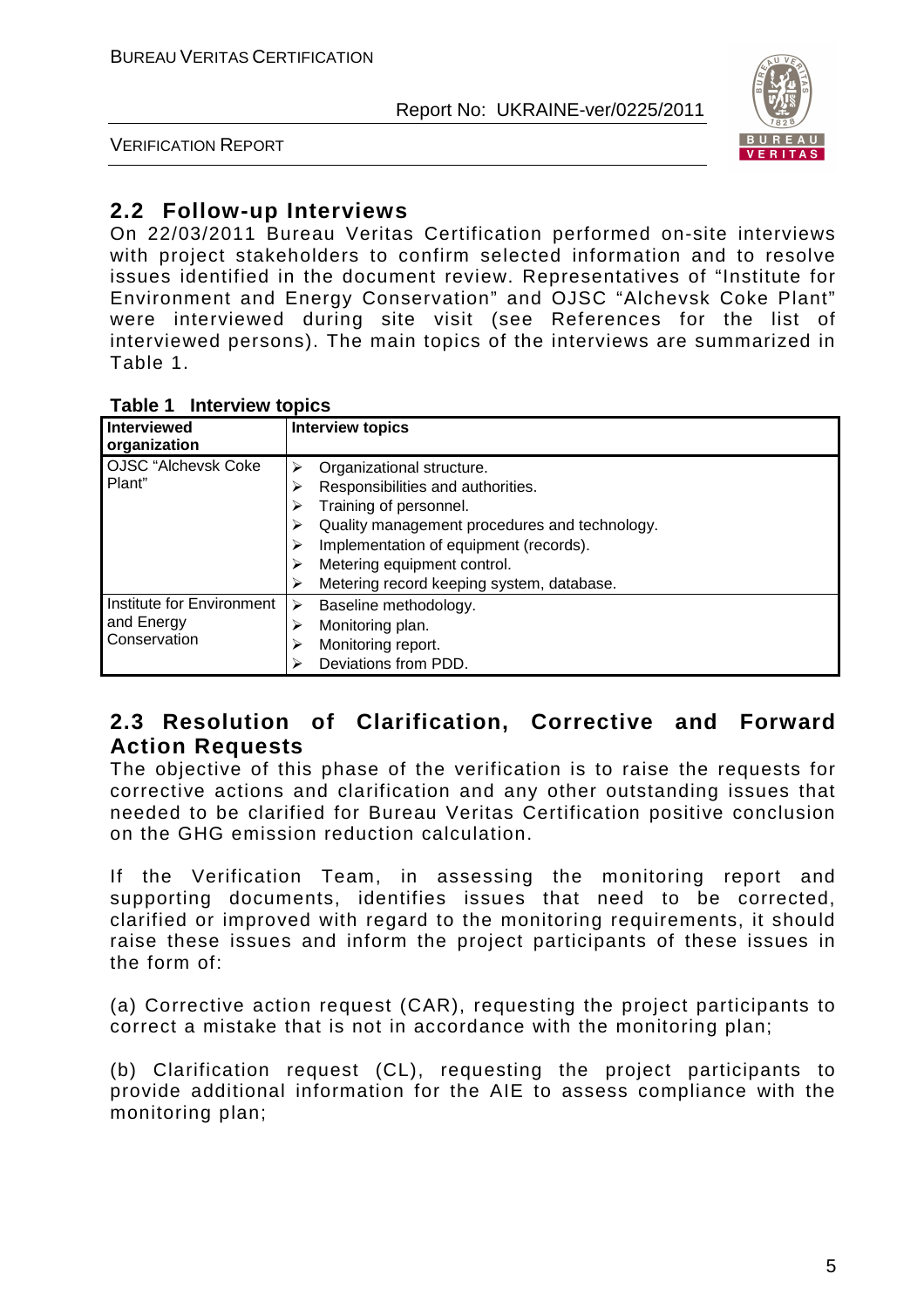

VERIFICATION REPORT

(c) Forward action request (FAR), informing the project participants of an issue, relating to the monitoring that needs to be reviewed during the next verification period.

To guarantee the transparency of the verification process, the concerns raised are documented in more detail in the verification protocol in Appendix A.

## **3 VERIFICATION CONCLUSIONS**

In the following sections, the conclusions of the verification are stated.

The findings from the desk review of the original monitoring documents and the findings from interviews during the follow up visit are described in the Verification Protocol in Appendix A.

The Clarification, Corrective and Forward Action Requests are stated, where applicable, in the following sections and are further documented in the Verification Protocol in Appendix A. The verification of the Project resulted in 04 Corrective Action Requests, 01 Clarification Requests, and 01 Forward Action Requests.

The number between brackets at the end of each section corresponds to the DVM paragraph (see references).

## **3.1 Project approval by Parties involved (90-91)**

Written project approval by Japan and Ukraine has been issued by the DFP of that Party when submitting the first verification report to the secretariat for publication in accordance with paragraph 38 of the JI guidelines, at the latest.

The abovementioned written approval is unconditional.

## **3.2 Project implementation (92-93)**

The JI project at OJSC "Alchevsk Coke Plant" (Alchevskkoks) Lugansk Region, Ukraine envisaged implementation of a new waste heat recovery system based on installation of Coke Dry Quenching facility (CDQ facility), 75 t/h highly-efficient boiler firing coke-oven gas (COG) and blast-furnace gas (BFG) and also installation of 9,13 MWe captive electricity generator together with steam turbine.

Before the project implementation Alchevskkoks was using conventional Coke Wet Quenching (CWQ) technology at batteries 5, 6, 7, 8 and 9-bis for coke quenching. In 2006 the coke battery 10-bis was launched in order to increase manufacturing capacity of the Plant. Additional coke battery 10-bis required installation of other quenching facility. In order to upgrade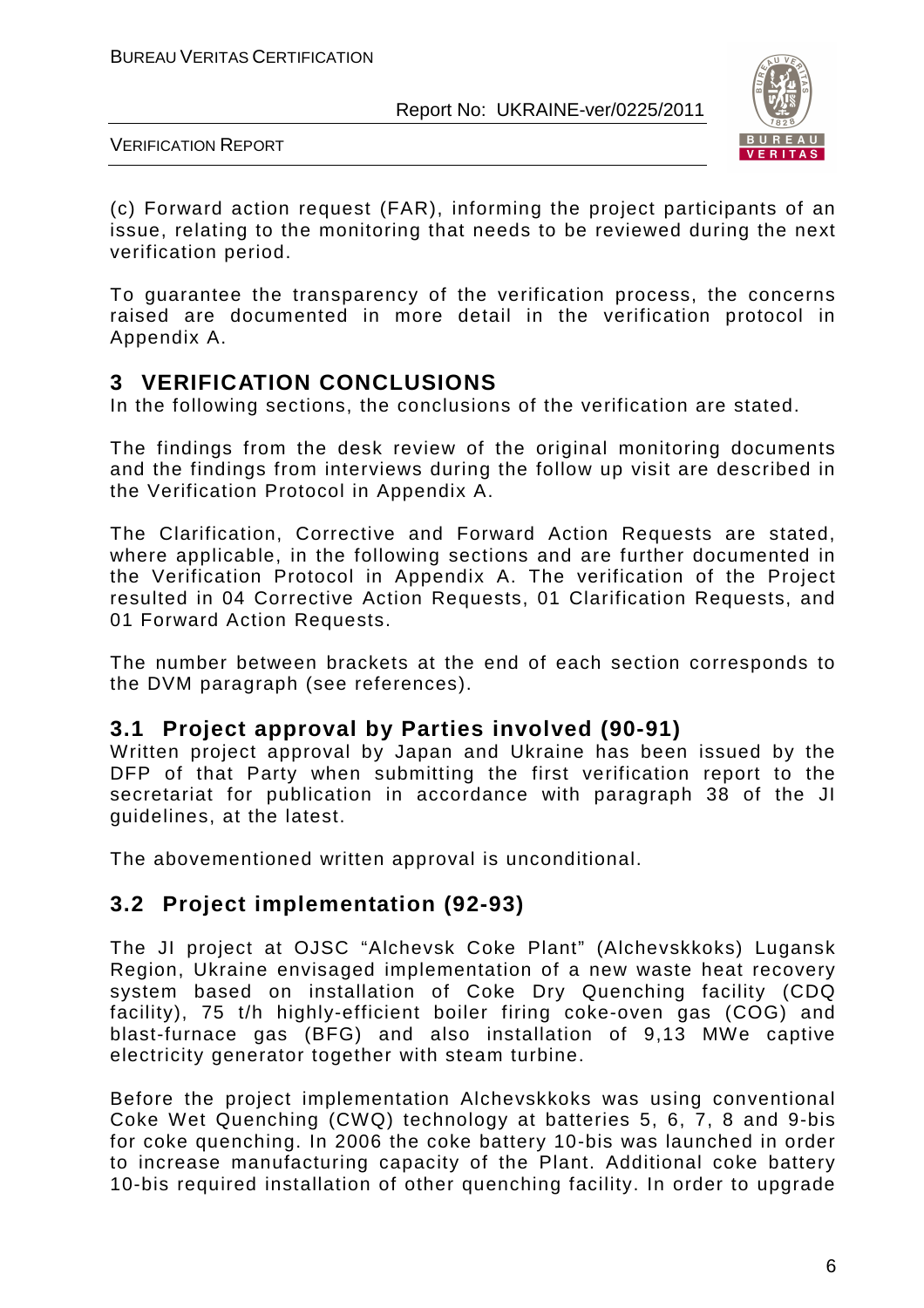

VERIFICATION REPORT

coke production technology to produce high quality coke the management of Alchevskkoks decided to install the CDQ facility. CDQ facility was set up to quench coke from battery 10-bis and partly from 9-bis. In comparison with CWQ technology, the CDQ technology has such major advantages: it is environmentally capable and more energy efficient.

Project implementation leads to greenhouse gas (GHG) emission reductions.

Emission reductions are achieved due to (1) displacement of natural gas consumption that would have been burnt at the steam generators according to the baseline of the project, (2) displacement of grid electricity consumption by installation of captive electricity generator for own electricity production and (3) reduction of coke input per unit of pig iron production at the blast furnaces of Alchevsk Iron and Steel Works (AISW), by producing high-quality coke at CDQ facility.

In summary, the project activity comprises three components of GHG emissions reductions as follows:

1. GHG emissions reductions due to dismissing natural gas that would have been burnt at the baseline boilers for steam generation by installing CDQ waste heat recovery technology together with highefficient boiler.

2. GHG emissions reductions due to replacing grid electricity by installing the power generator with CDQ waste heat recovery technology together with high-efficient boiler by improving the efficient use of COG and BFG.

3. GHG emissions reductions due to reducing coke input per unit of pig iron production at the blast furnace by installing CDQ waste heat recovery technology.

Other than GHG emissions the project activity entails significant environmental co-benefits. While CDQ enables Alchevskkoks to utilize waste heat and promote energy conservation, it also reduces emissions of air pollutants such as nitrogen oxides (NOx) and particulates from CWQ, boilers, and grid-connected power plants by replacing natural gas burning and grid electricity. In addition, the reduction of coke consumption at the blast furnace contributes to resource conservation.

According to the Project Design Document (PDD) version 7 from 22/12/2009, the project envisaged the following basic stages of project implementation:

- Stage 1: Installation of CDQ facility (35 t/h of dry coke output x 3 boilers);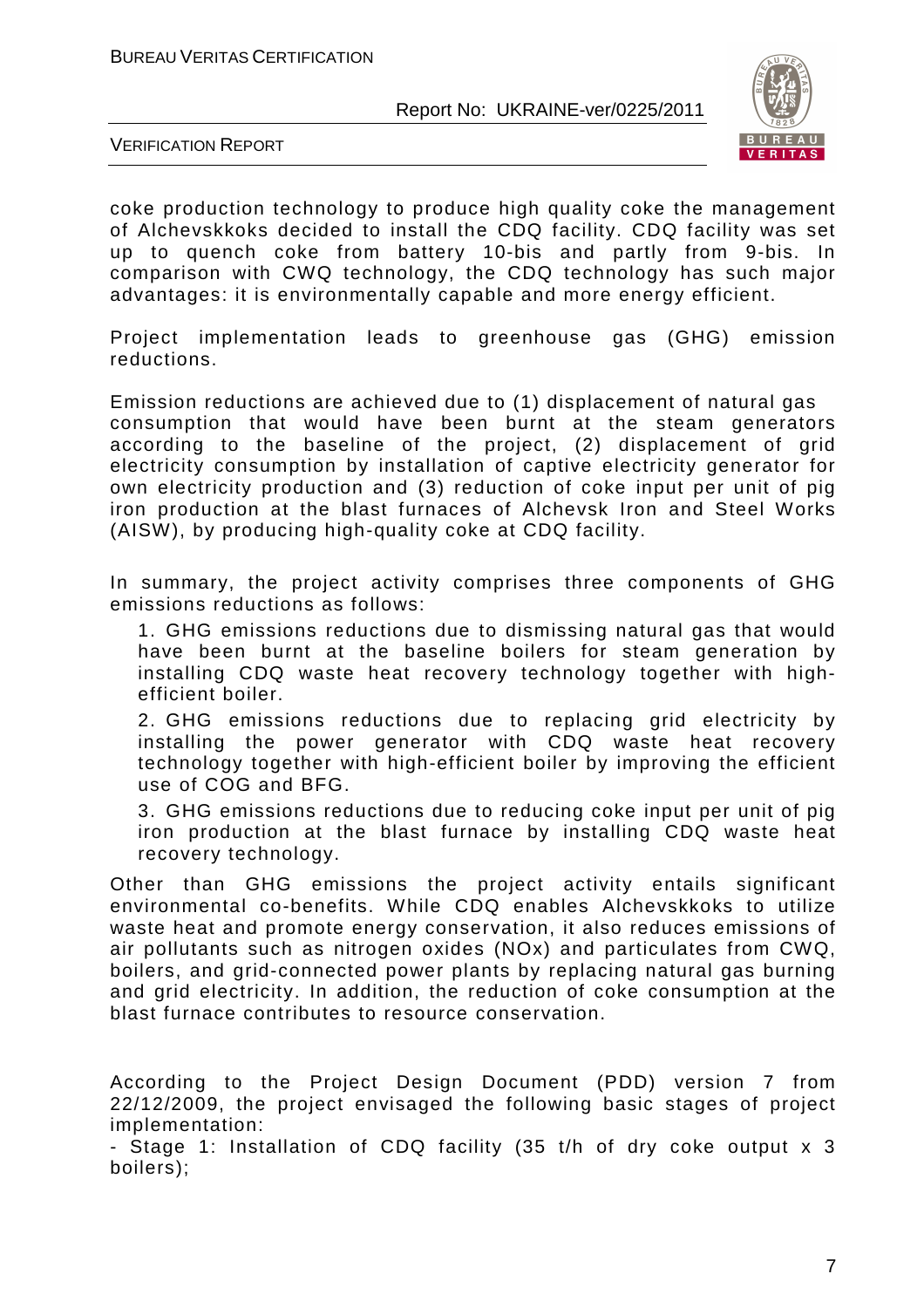

VERIFICATION REPORT

- Stage 2: Installation of steam generator firing BFG and COG (75 t/h of steam output);

- Stage F: Installation of 9,13 MWe captive electricity generator.

Stage 1 was completed on 30 th of September 2007.

Steam generator firing BFG and COG (Stage 2) is at the final phase of balancing and commissioning. It is expected that steam generator firing BFG and COG will be commissioned during the second quarter of 2011.

Stage F is expected to be completed during first half-year of 2011.

The delay in project implementation plan was caused by financial and other factors such as construction delay etc. Thereby, because the project was not fully implemented it caused change in configuration of the baseline and projectline.

Delay of stage F completion caused some insignificant deviations in comparison with monitoring plan in PDD. Basically, delay of stage F increased the level of baseline emissions.

Together with this deviation occurred regarding steam transportation method to the grid of the plant. In PDD it was envisaged that the total volumes of steam will be transported to the grid of the plant with high pressure of 40 atm, enthalpy = 790 kcal/kg, but actually in 2010 some portions of steam was transported with low pressure of 6 atm, enthalpy  $=$ 685 kcal/kg.

Also the level emission reductions from dry coke consumption at the blast furnaces of AISW was calculated (in PDD) based on estimated volumes of dry coke consumption and coke quality indicators. So when emission reductions from dry coke consumption were calculated (in the monitoring report) in accordance with actual data, a decrease of actual emission reductions from dry coke consumption was observed.

Such mentioned above deviations caused decrease of actual emission reductions in comparison with the level of emission reductions that are stated in the PDD.

The project leads to increase of energy efficiency, which reduces consumption of fuel and energy resources per output unit, and improvement of the environment due to introduction of state-of-art equipment with environmentally friendly technologies.

In conventional CWQ technology, the sensible heat of the hot coke from the coke-making process is emitted into the atmosphere in the form of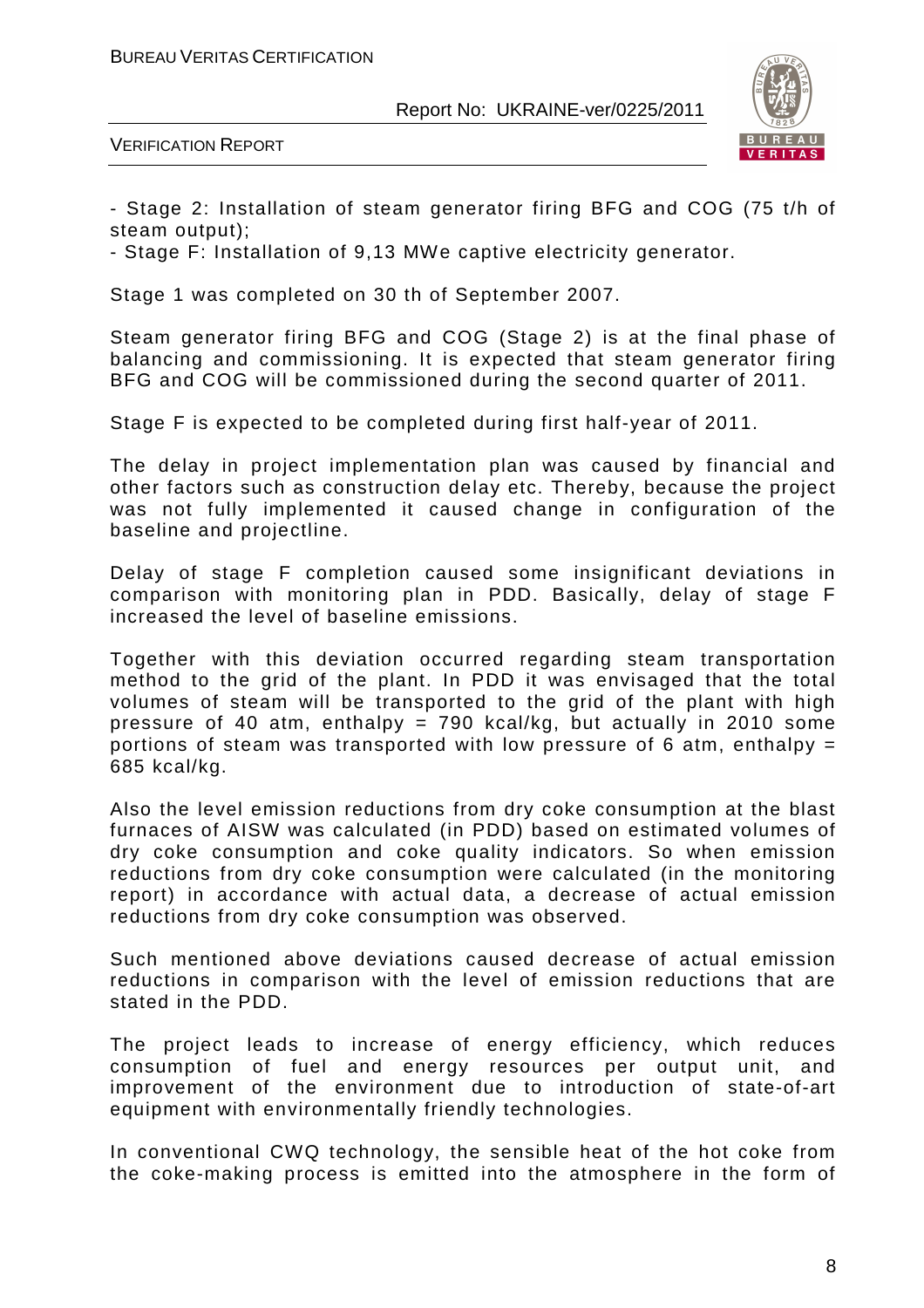

VERIFICATION REPORT

steam during quenching. Also CWQ is a source of dust pollution to the surroundings. Hence, CDQ facility reduces noxious emissions of air poll utants such as nitrogen oxides (NOx), carbon monoxides (CO), sulfur dioxides  $(SO<sub>2</sub>)$ . CDQ technology also leads to a decrease of sewage waters, and therefore of dust, carbon oxides, ammonia, hydrogen sulfide, phenol, cyanic hydrogen emissions which would have been emitted during CWQ facility operation. In addition, the reduction of coke consumption at the blast furnaces contributes to reduction of harmful substances.

## **3.3 Compliance of the monitoring plan with the monitoring methodology (94-98)**

The monitoring occurred in accordance with the monitoring plan included in the PDD regarding which the determination has been deemed final and is so listed on the UNFCCC JI website.

For calculating the emission reductions or enhancements of net removals, key factors, such as Fraction of total heat generated by the project activity using waste energy, Total amount of electricity generated in the project activity, Amount of electricity self-consumed by CDQ, Average amount of electricity generated in the most recent three years prior to the project activity, CDQ system operation hours, Average operating hours of existing captive power generators in the most recent three years prior to the project activity, The  $CO<sub>2</sub>$  emission factor for the electricity source, national electricity grid. displaced due to the project activity, national electricity grid, displaced due to the project activity, Output/intermediate energy that can be theoretically produced, to be determined on the basis of maximum recoverable energy from the Waste Energy Carrying Medium (WECM), which would have been released (or WECM would have been flared or energy content of WECM would have been wasted) in the absence of JI project activity, Amount of steam generated in CDQ boiler in the project activity, Specific enthalpy of steam generated in CDQ boiler in the project activity, Specific enthalpy of feed water in CDQ boiler in the project activity, Specific enthalpy of feed water in CDQ boiler in the project activity, The  $CO<sub>2</sub>$  emission factor per unit of energy of natural gas in the baseline used in the existing boiler used by Alchevskkoks in absence of the project activity, Efficiency of the existing boiler that would have supplied heat to Alchevskkoks in the absence of the project activity, Fraction of total heat that is used by Alchevskkoks in the project that in absence of the project activity would have been supplied by the existing boiler, Increased pig iron production due to dry coke input in a blast furnace, Decreased coke consumption due to dry coke input in a blast furnace, Index for coke hardness of coke produced in the baseline activity, Index for reduced coke abrasion for coke produced in the baseline activity, Index for reduced coke faction content over 80mm for coke produced the baseline activity, Total volume of coke consumed at blast furnaces, Index for coke hardness of coke produced in the project activity, Index for reduced coke abrasion for coke produced in the project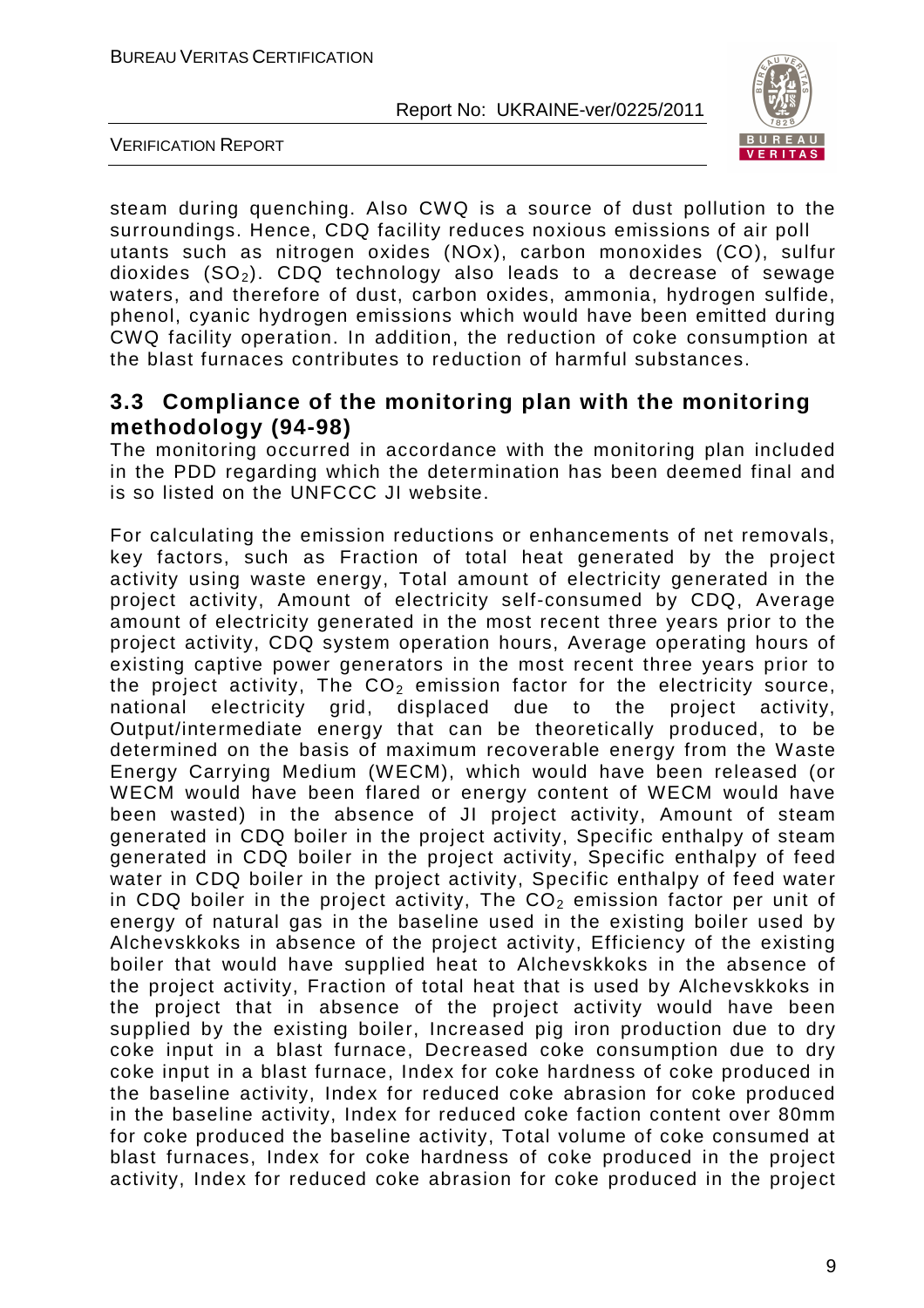

VERIFICATION REPORT

activity, Index for reduced coke fraction content over 80mm for coke produced in the project activity, influencing the baseline emissions or net removals and the activity level of the project and the emissions or removals as well as risks associated with the project were taken into account, as appropriate.

The monitoring equipment used for baseline and project emission calculation is present in the Annex 2 of Monitoring Report.

The Management and Operational System supporting GHG emission monitoring is a part of the company's Quality Management System certified to ДСТУ ISO 9001:2009 (ISO 9001:2008).

The procedures of receiving data for monitoring and responsibility for its realization at Alchevskkoks are regulated by the normative documents of Alchevskkoks and by the "Guiding Meteorological Instructions" which are developed in accordance with ДСТУ ISO 9001:2009 (ISO 9001:2008).

Data are collected and stored in electronic database and in paper format. The data is reported in the monthly report of Alchevskkoks which are compiled into an annual monitoring report for verification process.

The Chief Metrological Specialists of Alchevskkoks is in charge of maintenance of the facility and monitoring equipment as well as of their accuracy. In case of defect, discovered in the monitoring equipment, the actions of the staff are determined in Guiding Metrological Instructions. The measurements are conducted constantly in accordance with national standards.

All measuring equipment is included in the verification schedule and verified with established periodicity. According to the schedule of verification, all devices are in satisfactory condition.

The measurement results are being used by the Chief power-engineering specialist department, by the following services and technical staff of the Plant. They are reflected in the technological instructions of production processes regime and also in the "Guiding Metrological Instructions" revised versions. The monitoring data and calculations are under the competence of the Chief power-engineering specialist assistants in accordance to the interior order of Alchevskkoks.

The documented instructions to operate the facilities are stored at the working places.

Monitoring Report provide sufficient information about the elements of the system related to assigning roles, responsibilities and authorities for implementation and maintenance of monitoring procedures including control of data. The verification team confirms effectiveness of this management system. The personnel responsible for monitoring are trained in an appropriate manner.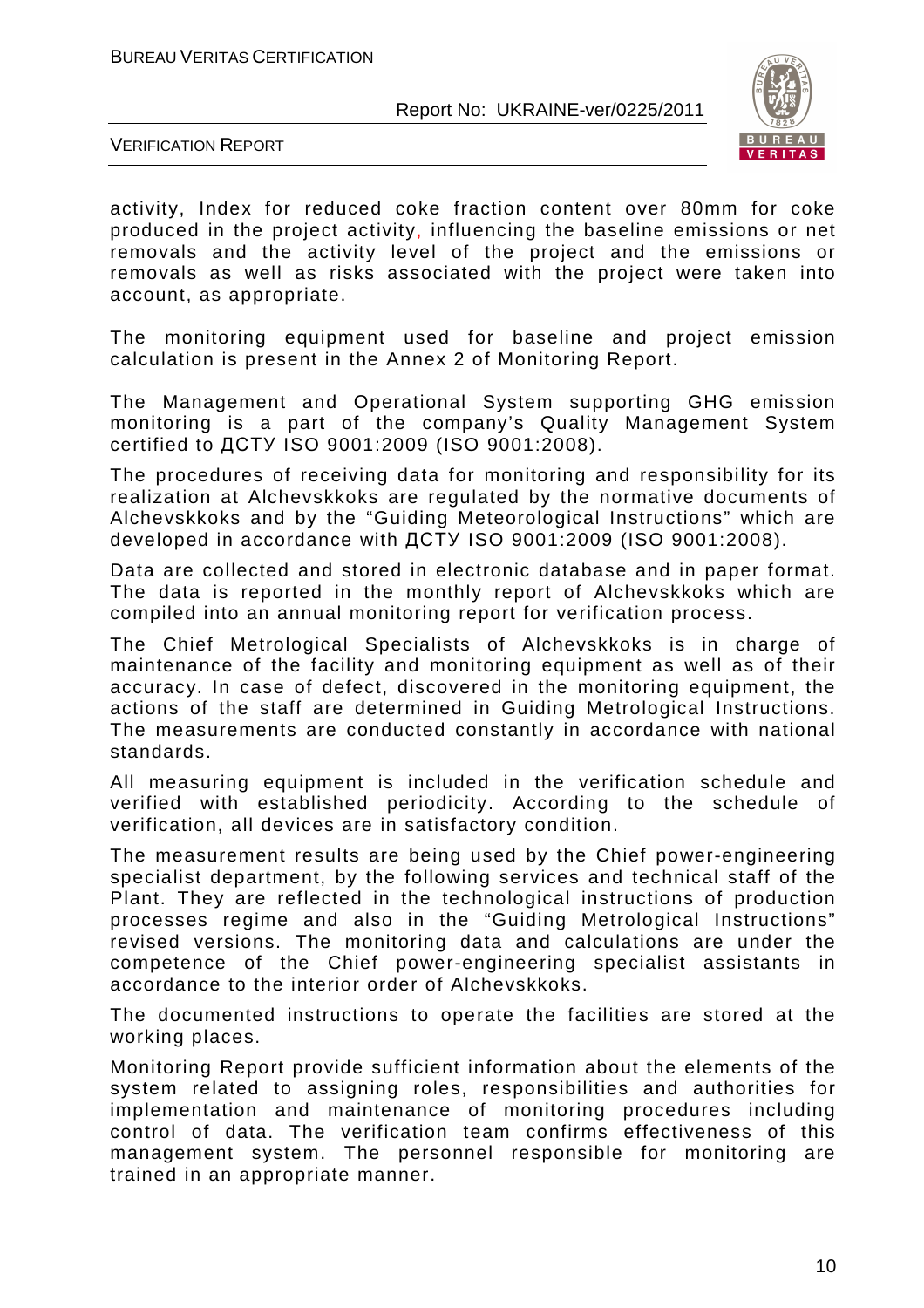

VERIFICATION REPORT

Data sources used for calculating emission reductions or enhancements of net removals, such as (plant records, Statistics of Alchevsk Coke Plant, "Ukraine – Assessment of new calculation of CEF" Annex 2 "Standardized emissions factors for the Ukrainian electricity grid, Management Directive, USSR Ministry of Ferrous Metallurgy, 1996 IPCC Guidelines for National Greenhouse Inventories) are clearly identified, reliable and transparent.

Emission factors, including default emission factors, are selected by carefully balancing accuracy and reasonableness, and appropriately justified of the choice.

## **3.4 Revision of monitoring plan (99-100)**

Not applicable.

## **3.5 Data management (101)**

The monitoring at Alchevskkoks and AISW is conducted on monthly basis according to monitoring plan.

Two operational managers are in charge for monitoring of GHG emissions and ERUs and preparation of annual monitoring reports.

The data required to monitor the project are routinely collected within the normal operation of the Companies and therefore monitoring is also an integral part of routine monitoring. All data are collected into electronic database of the Companies. Data are complied in day-to-day records, monthly records and annual records.

The appropriate data for GHG monitoring are fed into the Monitoring Database.

The Project Developers are also supervise the implementation of the Monitoring Plan for the project at regular intervals.

The management of Alchevskkoks has organized appropriate staff training to operate the project equipment. Quality assurance and quality control training was conducted as well. Practical training programs will continue on-the-job during project operation.

The data and their sources, provided in monitoring report, are clearly identified, reliable and transparent.

The implementation of data collection procedures is in accordance with the monitoring plan, including the quality control and quality assurance procedures.

The function of the monitoring equipment, including its calibration status, is in order.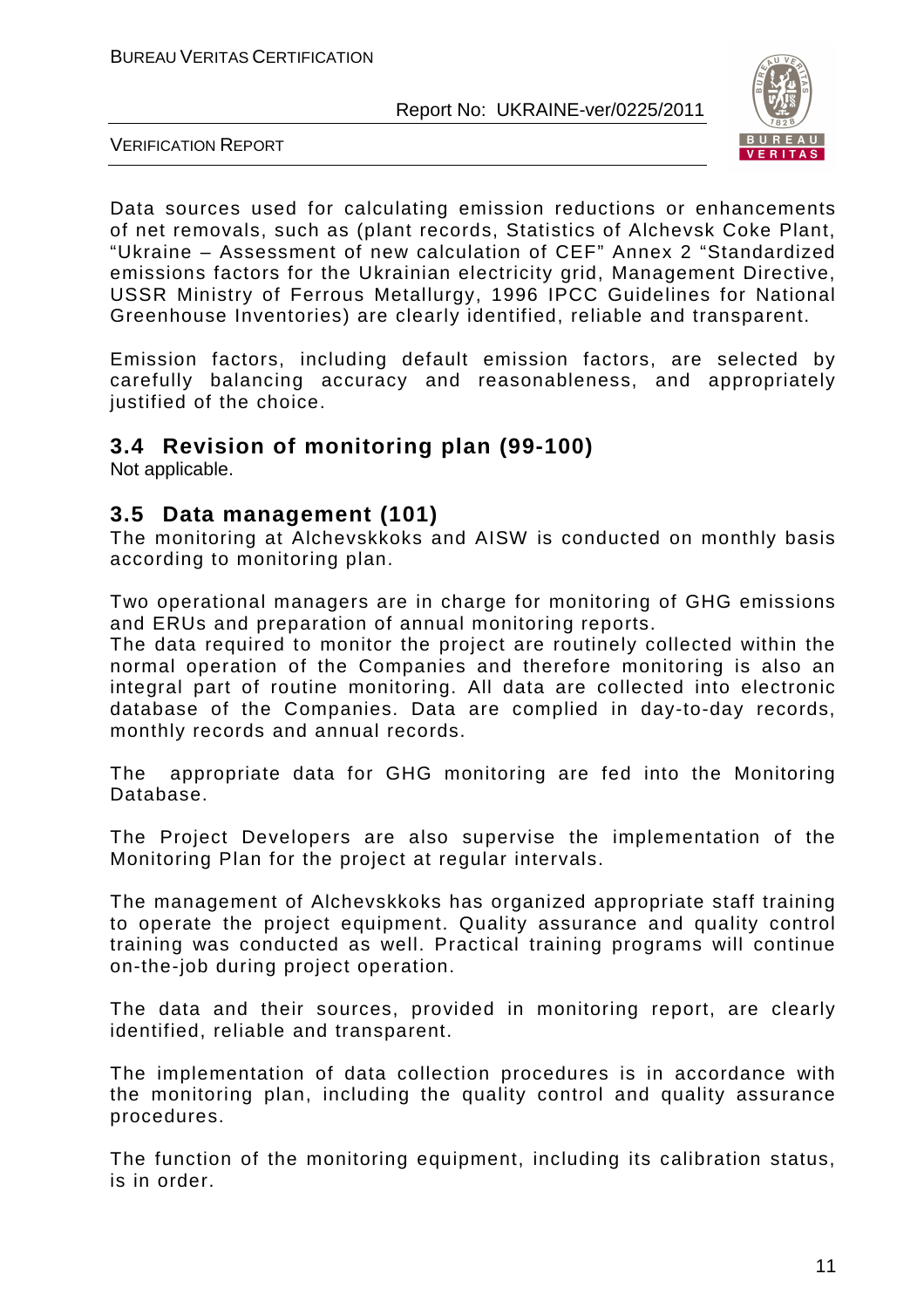

VERIFICATION REPORT

The evidence and records used for the monitoring are maintained in a traceable manner.

The data collection and management system for the project is in accordance with the monitoring plan.

**3.6 Verification regarding programmes of activities (102- 110)** 

Not applicable.

## **4 VERIFICATION OPINION**

Bureau Veritas Certification has performed the 2<sup>nd</sup> periodic verification of the project "Installation of a new waste heat recovery system in Alchevsk Coke Plant, Ukraine" Project in Ukraine, which applies the methodology ACM0012 version 03.1. The verification was performed on the basis of UNFCCC criteria and host country criteria and also on the criteria given to provide for consistent project operations, monitoring and reporting.

The verification consisted of the following three phases: i) desk review of the project design and the baseline and monitoring plan; ii) follow-up interviews with project stakeholders; iii) resolution of outstanding issues and the issuance of the final verification report and opinion.

The management of Institute for Environment and Energy Conservation is responsible for the preparation of the GHG emissions data and the reported GHG emissions reductions of the project on the basis set out within the final PDD version 07 and revised monitoring plan. The development and maintenance of records and reporting procedures in accordance with that plan, including the calculation and determination of GHG emission reductions from the project, is the responsibility of the management of the project.

Bureau Veritas Certification verified the Project Monitoring Report version 2.0 for the reporting period as indicated below. Bureau Veritas Certification confirms that the project is implemented as per determined changes. Installed equipment being essential for generating emission reduction runs reliably and is calibrated appropriately. The monitoring system is in place and the project is generating GHG emission reductions.

Bureau Veritas Certification can confirm that the GHG emission reduction is calculated without material misstatements. Our opinion relates to the project's GHG emissions and resulting GHG emissions reductions reported and related to the approved project baseline and monitoring, and its associated documents. Based on the information we have seen and evaluated, we confirm the following statement: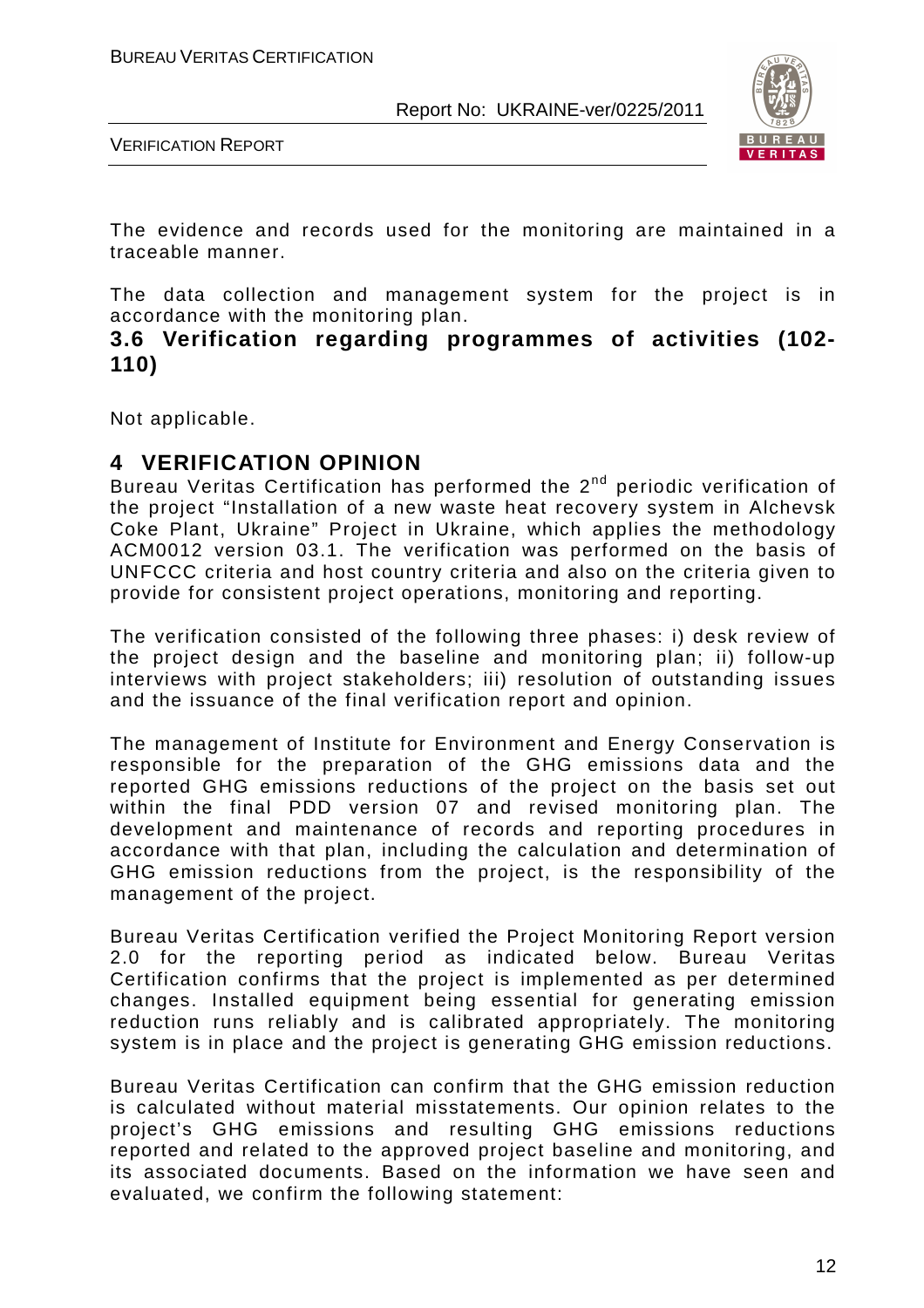

VERIFICATION REPORT

| Reporting period: From 01/01/2010 to 31/12/2010 |           |                      |
|-------------------------------------------------|-----------|----------------------|
| Baseline emissions                              | : 2127679 | t $CO2$ equivalents. |
| Project emissions                               | : 1963887 | t $CO2$ equivalents. |
| <b>Emission Reductions</b>                      | 163792    | t $CO2$ equivalents. |

## **5 REFERENCES**

#### **Category 1 Documents:**

Documents provided by Institute for Environment and Energy Conservation, of the company that relate directly to the GHG components of the project.

- /1/ Monitoring Report, version 01, 28 January 2011
- /2/ Monitoring Report, version 02, 01 April 2011
- /3/ Project Design Document, version 07, dated 22 December 2009
- /4/ Letter of Approval from National Environmental Investment Agency of Ukraine № 1588/23/7 dated 29.12.2009
- /5/ Approval of a JI project and authorization of participation under the Kyoto Protocol by the Government of Japan dated 07 September 2009
- /6/ Excel spreadsheet of the emission reductions calculation

#### **Category 2 Documents:**

Background documents related to the design and/or methodologies employed in the design or other reference documents.

| N <sub>2</sub> | Name of the document                                                                             |
|----------------|--------------------------------------------------------------------------------------------------|
| 1 <sub>1</sub> | Photo Electricity automated accounting system (ARM Energodispetcher<br>V.5.1)                    |
| 2.             | Photo Note electricity generation from 01.12.2010 to 31.12.2010                                  |
| 3.             | Photo Note electricity generation from 01.01.2010 to 31.01.2010                                  |
| 4.             | Photo Information material "Working Papers "Energy consumption" in 2010                          |
| 5.             | Photo Block diagram ASUE Alchevsk Coke Plant                                                     |
| 6.             | Photo Report of electricity consumption for December 2010                                        |
| 7.             | Photo Electronic logbook of the electricity consumption for December 2010                        |
| 8.             | Photo Electronic logbook of the account the parameters of CDQ for<br>December 2010               |
| 9.             | Photo Electronic logbook of the electricity consumption for January 2010                         |
| 10.            | Photo Electronic logbook of the account the parameters of CDQ for January<br>2010                |
| 11.            | Photo Repair plan for 2010                                                                       |
| 12.            | Photo Note about carrying out maintenance of smoke exhausts YAK-15TA<br>Nº 1, Nº 3 of 07.11.2010 |
| 13.            | Photo of the Plan-to-work order fro repair shop in November 2010                                 |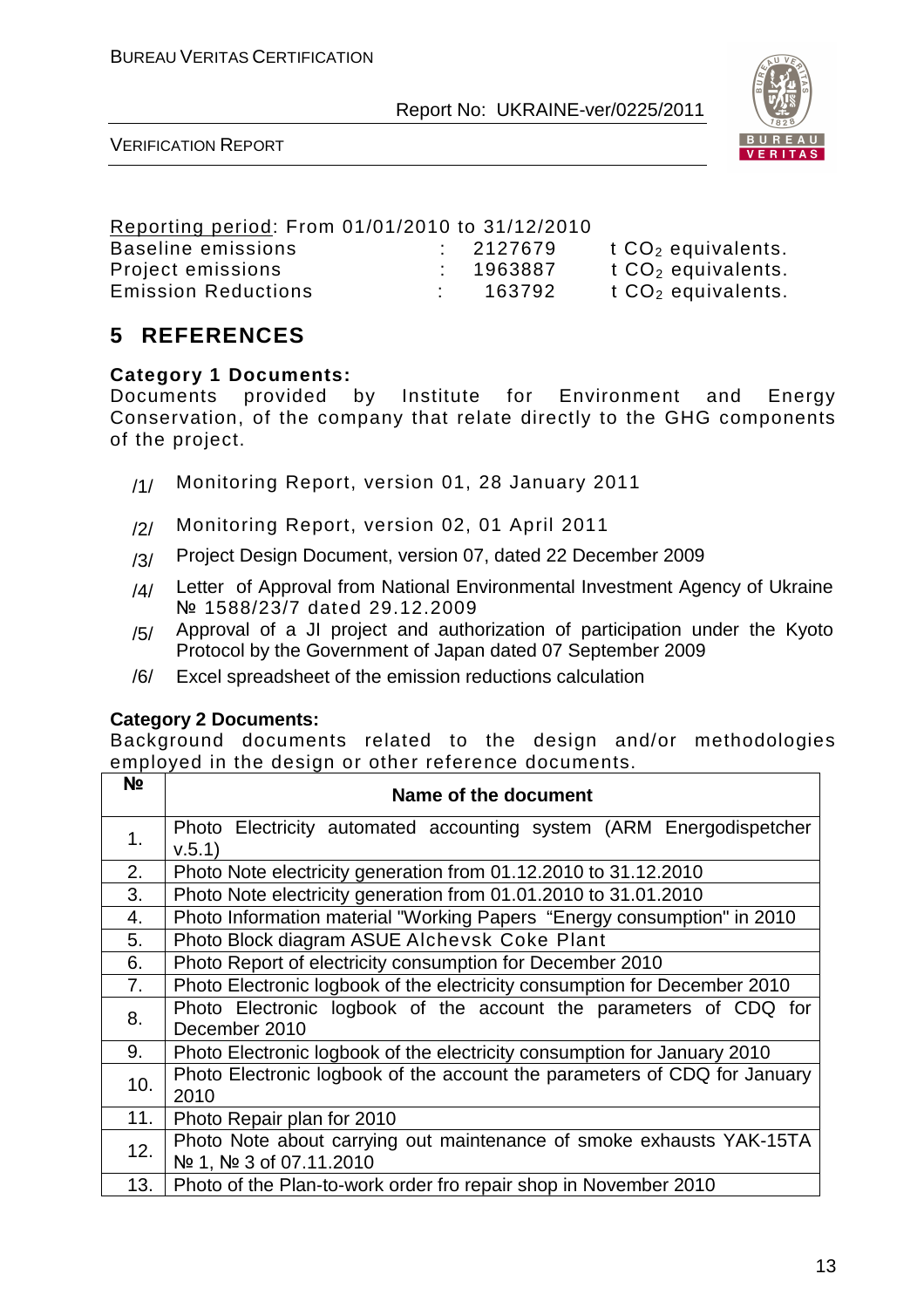

| 14. | Photo Passport Scale RP-20SHVM №14134                                                                             |
|-----|-------------------------------------------------------------------------------------------------------------------|
| 15. | Photo Information about scales calibration №14134 of 24/09/2011                                                   |
| 16. | Photo List of measuring devices, which are in operation and require                                               |
|     | verification in 2011, agreed with the SE «Luganskstandartmetrologiya»                                             |
| 17. | Work procedure RP 7.6-02-03 "Management of<br>Photo<br>measuring                                                  |
|     | instruments"                                                                                                      |
| 18. | Photo Report about the use of water № 2TP-vodkhoz in 4 quarter 2010                                               |
| 19. | Photo Work procedure RP 4.4.3.01-01 "Organization of informing the internal<br>and external interested parties"   |
| 20. | Photo Production instruction PI-3K-26-09 for the mechanic-repairman coke<br>plant Nº 3                            |
| 21. | Photo Production instruction PI-3K-31-07 for the CDQ operator                                                     |
| 22. | Production photo instruction PI-3K-34-07 for the CDQ boilers machinist                                            |
| 23. | Production photo instruction PI-3K-35-07 for the CDQ mechanic                                                     |
| 24. | Photo TI 51229-CH-17-08 Technological instruction of CDQ                                                          |
| 25. | Photo Information on qualifications and grade of coke shop № 3 (training)                                         |
| 26. | Photo Theme plan and program for the CDQ operator coke plant № 3                                                  |
| 27. | Photo Theme plan and program for the CDQ boilers machinist coke plant Nº<br>3                                     |
| 28. | Photo Theme plan and program for the CDQ mechanic coke plant № 3                                                  |
| 29. | Photo Protocol № 115 committee meeting to verify the knowledge                                                    |
| 30. | Photo Personal logbook of training and instruction on health and safety<br>Samolchuk V.M.                         |
| 31. | Photo Electronic form "Logbook of Accounting electricity CDQ for 2010."                                           |
| 32. | Photos Automated control system of operation mode of CDQ Coke Batter Nº<br>10-bis                                 |
| 33. | Photo Unitize copper resistance thermometer TSMU - 0198 serial number<br>0706021                                  |
| 34. | Photo Pressure transducer "Metran 100 DI 1160" serial number 272545                                               |
| 35. | Photo Unitize temperature transducer of chrome-aluminum serial number<br>0706100                                  |
| 36. | Photo Pressure transducer "Metran 100 DD 1442" serial number 279874<br>marked - "reserve"                         |
| 37. | Photo Certificate of qualification number 06544-5-3-98-VL for quality control<br>department valid to 15 June 2013 |
| 38. | Photo Industry Standard GSTU 322-12-2-94                                                                          |
| 39. | Photo TU 322-00190443-076-96 Coke. Specifications.                                                                |
|     | Photo Certificate № 2.2008 attestation of Cylindrical steel drum needed to                                        |
| 40. | determine the mechanical strength of coke.                                                                        |
| 41. | Photo Certificate № 4.2008 attestation of rotor sieve grading samples of<br>coke.                                 |
|     | Photos of the Act periodic testing and certification Cylindrical steel drum                                       |
| 42. | needed to determine the mechanical strength of coke.14.05.2008                                                    |
| 43. | Photo DSTU 2206-93                                                                                                |
| 44. | Photo Controller report KC-3 in December 2010                                                                     |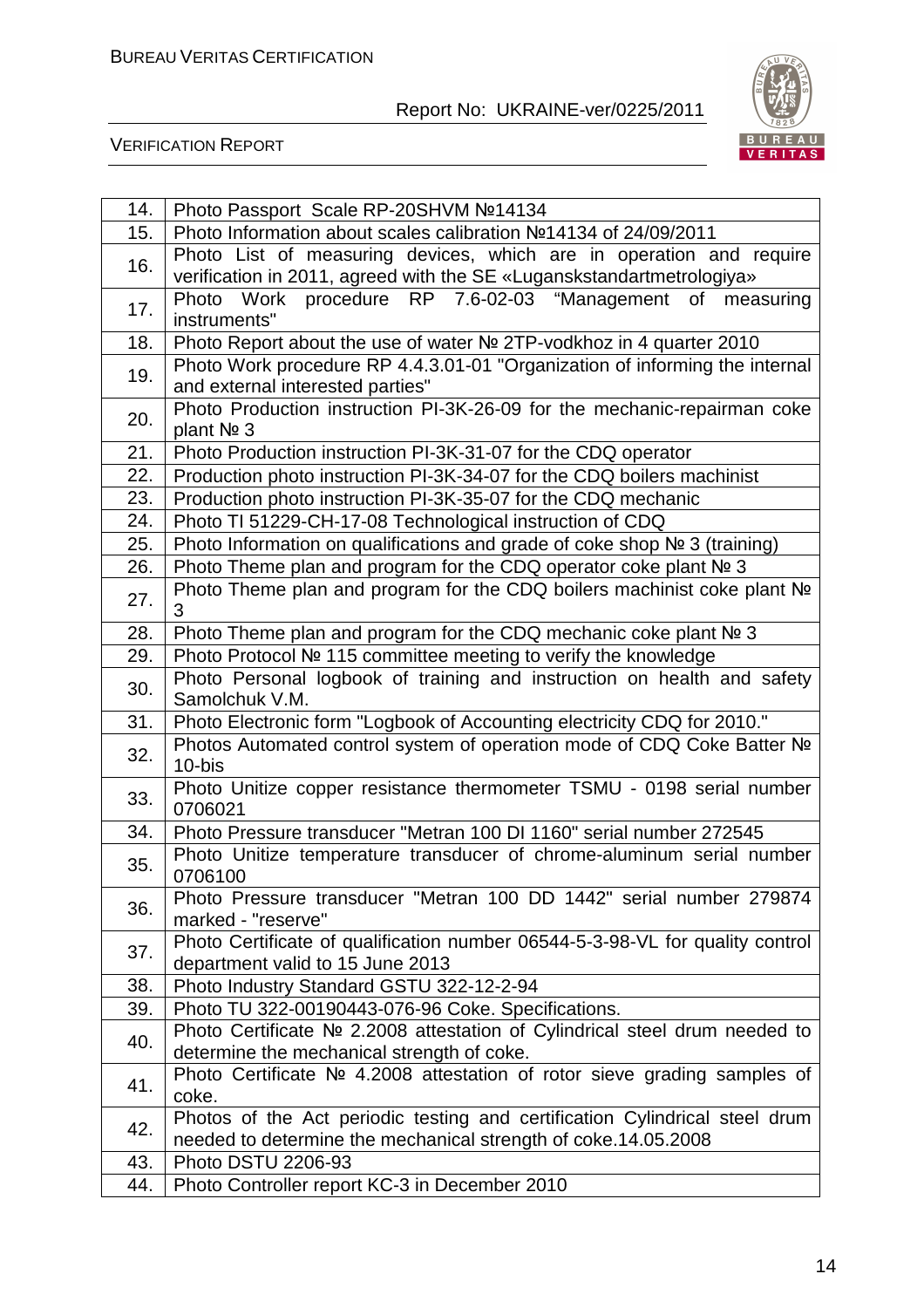

| 45. | Photo Multiple-tariff meter of active and reactive power LZQM 321.02.534<br>serial number 648848 |
|-----|--------------------------------------------------------------------------------------------------|
|     | Photo Multiple-tariff meter of active and reactive power LZQM 411.02-534                         |
| 46. | serial number 64865                                                                              |
| 47. | Photo Passport № 06-884 Metran 100 CI 1160 serial number 272545                                  |
| 48. | Photo Passport № 06-840 Metran 100 CI 1160 serial number 272546                                  |
| 49. | Photo Passport № 06-893 Metran 100 HV DE 1161 serial number 369048                               |
| 50. | Photo Passport Metran-100-E-DD serial number 279874                                              |
| 51. | Photo Passport № 06-860 Metran DD-100-1442 serial number 279562                                  |
| 52. | Photo Passport № 06-1124 Metran DD-100-1450 serial number 273636                                 |
| 53. | Photo Passport Nº 06-1073 TSP-1088 works number 1133                                             |
| 54. | Photo Passport № 06-1106 TSP-1088 works number 1130                                              |
| 55. | Photo Passport № 06-916 MTM-400AD works number 1490                                              |
| 56. | Photo Passport № 06-1004 TSMU-0198 serial number 0706022                                         |
| 57. | Photo Passport № 06-1008 SCI-1088 factory workshop № 024-88                                      |
| 58. | Photo Passport № 06-1102 MTM-201D serial number 2705                                             |
| 59. | Photo Passport № 06-993 TSMU-0198 serial number 0706021                                          |
| 60. | Photo Passport № 06-1003 MTM-400AD works number 2096                                             |
| 61. | Photo Passport THAU 0198 serial number 1011033                                                   |
| 62. | Photo Passport MTM-400AD works number 2098                                                       |
| 63. | Photo Passport Nº 190 weight feeder for weighing coke DP Nº 3 serial<br>number 1217              |
| 64. | Photo Passport Nº 191 weight feeder for weighing coke DP Nº 3 serial<br>number 1218              |
| 65. | Photo Passport № 192 weight feeder for weighing coke factory DP Nº 4 Nº<br>1221                  |
| 66. | Photo Passport Nº 193 weight feeder for weighing coke DP Nº 4 serial<br>number 1220              |
| 67. | Photo Passport № 194 weight feeder for weighing coke factory DP Nº 5 Nº<br>1219                  |
| 68. | Photo Passport Nº 195 weight feeder for weighing coke DP Nº 5 serial<br>number 1224              |
| 69. | Photo Passport № 196 weight feeder for weighing coke DP number 1 serial<br>number 1222           |
| 70. | Photo Passport № 197 weight feeder for weighing coke DP number 1 serial<br>number 1223           |
|     | Permission to air emissions from stationary sources number 4411200000-                           |
| 71. | 177 for Alchevsk Coke Plant valid to 30/04/2015                                                  |
| 72. | Form number 2 TP (vodhosp). Report on water use for the IV quarter 2010                          |
| 73. | Form number 2-TP (vozduh). Report on Air Protection in 2010                                      |
| 74. | The act of checking the installation of gas purification number 352                              |
| 75. | The act of comparing emissions to 2009-2010                                                      |
| 76. | Electricity production graphics for period September, October, November,<br>December 2010        |
| 77. | Electronic form of electricity consumption for October 2010                                      |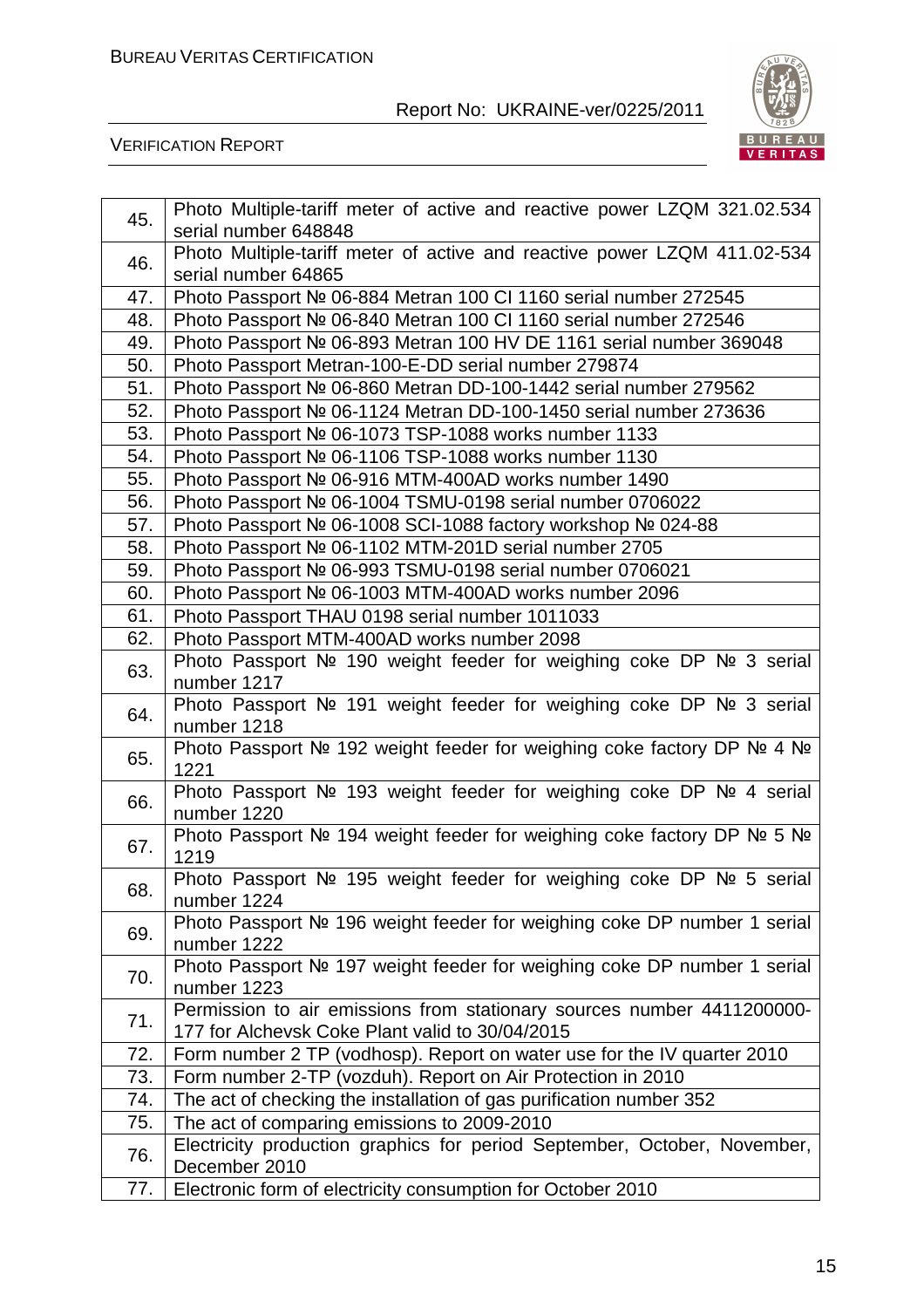

VERIFICATION REPORT

| 78. | Form of electronic records the operating parameters of the process<br>equipment for October 2010 |
|-----|--------------------------------------------------------------------------------------------------|
|     |                                                                                                  |
| 79. | Note "Number of working hours for blocs 1-3" for October 2010                                    |
| 80. | Note "Number of working hours for CDQ" 2010                                                      |
| 81. | Information about assessment quality of coke for October and December                            |
|     | 2010 year                                                                                        |
|     | A report on the functioning in OJSC "Alchevskkoks" of environmental                              |
| 82. | management system based on requirements of ISO 14001:2004 standard for                           |
|     | the period from 01.01.2010 to 31.12.2010                                                         |
| 83. | Passport AU-24 serial number 3211 / 2                                                            |

#### **Persons interviewed:**

List persons interviewed during the verification or persons that contributed with other information that are not included in the documents listed above.

| /1/            | Kovkin K.A. - Member of Alchevsk City Council                                                            |
|----------------|----------------------------------------------------------------------------------------------------------|
| $\frac{12}{1}$ | Soloviev M. A. - Acting Chief Engineer of Alchevsk Coke Plant                                            |
| /3/            | Yevtushenko K.Yu. - Processing engineer of production and technical<br>department of Alchevsk Coke Plant |
| $\frac{14}{3}$ | Zhuchenko V.A. - Head of environment protection department of<br>Alchevsk Coke Plant                     |
| /5/            | Skorik I.I. - Acting Chief of Quality control department of Alchevsk<br>Coke Plant                       |
| /6/            | Skoryh I.M. - Chief power engineer of Alchevsk Coke Plant                                                |
| 7              | Vatulin F.V. - Head of control measurement device shop of<br>Alchevsk Coke Plant                         |
| /8/            | Boychuk V.M. - Head of energy-saving bureau of Alchevsk Coke<br>Plant                                    |
| /9/            | Zelentsovskiy D.L. - Head of coke shop #3 of Alchevsk Coke Plant                                         |
| /10/           | Khakimzyanov Shamil – Consultant of "Institute for Environment and Energy<br>Conservation"               |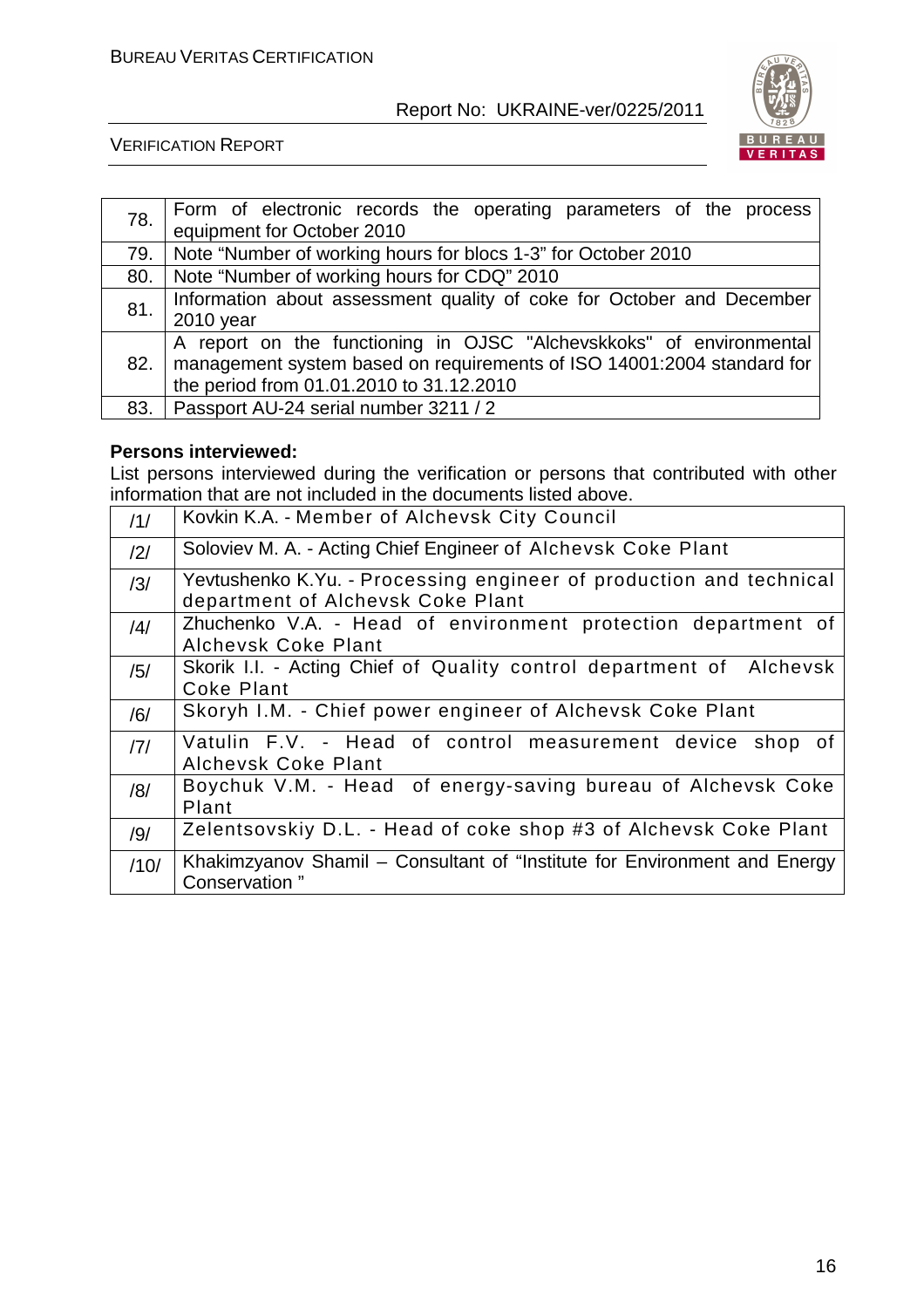

#### VERIFICATION REPORT

## APPENDIX A: "INSTALLATION OF A NEW WASTE HEAT RECOVERY SYSTEM IN ALCHEVSK COKE PLANT, UKRAINE" VERIFICATION PROTOCOL

| <b>DVM</b>                    | <b>Check Item</b>                                                                                                                                                                                                                                                              | <b>Initial finding</b>                                                                                                                                                                                                                                                                                                                                                                                                                                                                                                                                                                                                                                                                                                                                                                                                                                                                                                                                                                                                                     | <b>Draft</b>      | <b>Final</b>      |
|-------------------------------|--------------------------------------------------------------------------------------------------------------------------------------------------------------------------------------------------------------------------------------------------------------------------------|--------------------------------------------------------------------------------------------------------------------------------------------------------------------------------------------------------------------------------------------------------------------------------------------------------------------------------------------------------------------------------------------------------------------------------------------------------------------------------------------------------------------------------------------------------------------------------------------------------------------------------------------------------------------------------------------------------------------------------------------------------------------------------------------------------------------------------------------------------------------------------------------------------------------------------------------------------------------------------------------------------------------------------------------|-------------------|-------------------|
| Paragraph                     |                                                                                                                                                                                                                                                                                |                                                                                                                                                                                                                                                                                                                                                                                                                                                                                                                                                                                                                                                                                                                                                                                                                                                                                                                                                                                                                                            | <b>Conclusion</b> | <b>Conclusion</b> |
|                               | <b>Project approvals by Parties involved</b>                                                                                                                                                                                                                                   |                                                                                                                                                                                                                                                                                                                                                                                                                                                                                                                                                                                                                                                                                                                                                                                                                                                                                                                                                                                                                                            |                   |                   |
| 90                            | Has the DFPs of at least one Party involved,<br>other than the host Party, issued a written<br>project approval when submitting the first<br>verification report to the secretariat for<br>publication in accordance with paragraph 38 of<br>the JI guidelines, at the latest? | DFPs of both Parties (Ukraine, Japan) have issued written<br>project approvals (LoAs) when submitting the first verification<br>report to the secretariat for publication in accordance with<br>paragraph 38 of the JI guidelines.                                                                                                                                                                                                                                                                                                                                                                                                                                                                                                                                                                                                                                                                                                                                                                                                         | OK                | OK                |
| 91                            | Are all the written project approvals by Parties<br>involved unconditional?                                                                                                                                                                                                    | Yes, all the written project approvals by Parties involved are<br>unconditional.                                                                                                                                                                                                                                                                                                                                                                                                                                                                                                                                                                                                                                                                                                                                                                                                                                                                                                                                                           | OK                | OK                |
| <b>Project implementation</b> |                                                                                                                                                                                                                                                                                |                                                                                                                                                                                                                                                                                                                                                                                                                                                                                                                                                                                                                                                                                                                                                                                                                                                                                                                                                                                                                                            |                   |                   |
| 92                            | project been implemented<br>Has the<br>in.<br>accordance with the PDD regarding which the<br>determination has been deemed final and is so<br>listed on the UNFCCC JI website?                                                                                                 | According to the Project Design Document (PDD) version 7<br>from 22/12/2009, the project envisaged the following basic<br>stages of project implementation:<br>- Stage 1: Installation of CDQ facility (35 t/h of dry coke<br>output 3 boilers);<br>- Stage 2: Installation of steam generator firing BFG and<br>COG (75 t/h of steam output);<br>- Stage F: Installation of 9,13 MWe captive electricity<br>generator.<br>Stage 1 was completed on 30 th of September 2007.<br>Steam generator firing BFG and COG (Stage 2) is at the final<br>phase of balancing and commissioning. It is expected that<br>steam generator firing BFG and COG will be commissioned<br>during the second quarter of 2011.<br>Stage F is expected to be completed during first half - year of<br>2011.<br>The delay in project implementation plan was caused by<br>financial and other factors such as construction delay etc.<br>Thereby, because the project was not fully implemented it<br>caused change in configuration of the baseline and project | OK                | OK                |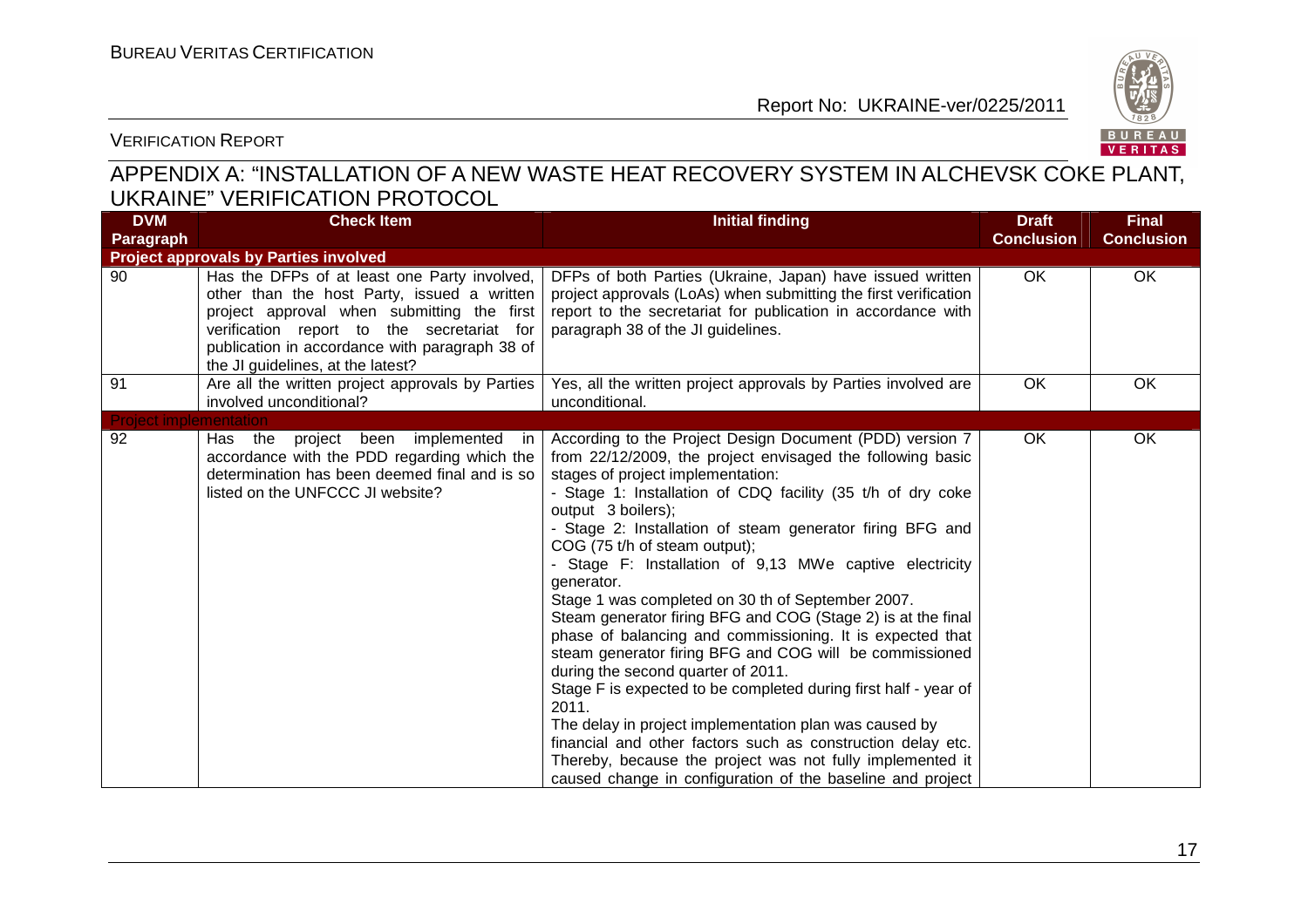

| <b>DVM</b><br><b>Paragraph</b> | <b>Check Item</b>                                                                                                                                                                                                                                                                                                                                                    | <b>Initial finding</b>                                                                                                                                                                                                                                                                                                                                                                                                                                                                                                                                                                                                                   | <b>Draft</b><br><b>Conclusion</b> | <b>Final</b><br><b>Conclusion</b> |
|--------------------------------|----------------------------------------------------------------------------------------------------------------------------------------------------------------------------------------------------------------------------------------------------------------------------------------------------------------------------------------------------------------------|------------------------------------------------------------------------------------------------------------------------------------------------------------------------------------------------------------------------------------------------------------------------------------------------------------------------------------------------------------------------------------------------------------------------------------------------------------------------------------------------------------------------------------------------------------------------------------------------------------------------------------------|-----------------------------------|-----------------------------------|
|                                |                                                                                                                                                                                                                                                                                                                                                                      | line (see in principal schemes below).<br>Delay of stage F completion caused some insignificant<br>deviations in comparison with monitoring plan in PDD.                                                                                                                                                                                                                                                                                                                                                                                                                                                                                 |                                   |                                   |
| 93                             | What is the status of operation of the project<br>during the monitoring period?                                                                                                                                                                                                                                                                                      | On the whole project has been implemented as defined in<br>the PDD and the implementation is evidenced by statements<br>of work completion (see list of verified documents).                                                                                                                                                                                                                                                                                                                                                                                                                                                             | OK                                | OK                                |
|                                | Compliance with monitoring plan                                                                                                                                                                                                                                                                                                                                      |                                                                                                                                                                                                                                                                                                                                                                                                                                                                                                                                                                                                                                          |                                   |                                   |
| 94                             | Did the monitoring occur in accordance with the<br>monitoring plan included in the PDD regarding<br>which the determination has been deemed final<br>and is so listed on the UNFCCC JI website?                                                                                                                                                                      | Yes, monitoring occurs in accordance with the monitoring<br>plan included in the PDD regarding which the determination<br>has been deemed final and verified changes and is so listed<br>on the UNFCCC JI website.                                                                                                                                                                                                                                                                                                                                                                                                                       | OK                                | OK                                |
| 95(a)                          | For calculating the emission reductions or<br>enhancements of net removals, were key<br>factors, e.g. those listed in 23 (b) (i)-(vii) above,<br>influencing the baseline emissions or net<br>removals and the activity level of the project<br>and the emissions or removals as well as risks<br>associated with the project taken into account,<br>as appropriate? | All key factors influencing the baseline emissions or net<br>removals and the activity level of the project and the<br>emissions or removals as well as risks associated with the<br>project were taken into account, as appropriate for<br>calculating the emission reductions or enhancements of net<br>removals.                                                                                                                                                                                                                                                                                                                      | OK                                | OK                                |
| 95(b)                          | Are data sources used for calculating emission<br>reductions or enhancements of net removals<br>clearly identified, reliable and transparent?                                                                                                                                                                                                                        | The monitoring at Alchevskkoks and AISW is conducted on<br>monthly basis according to monitoring pla.<br>Two operational managers at each plants are in charge for<br>monitoring of GHG emissions and ERUs and preparation of<br>annual monitoring reports.<br>The data required to monitor the project are routinely<br>collected within the normal operation of the Companies and<br>therefore monitoring is also an integral part of routine<br>monitoring. All data are collected into electronic database of<br>the Companies. Data are complied in day-to-day records,<br>monthly records and annual records. The appropriate data | <b>CAR 01</b>                     | OK                                |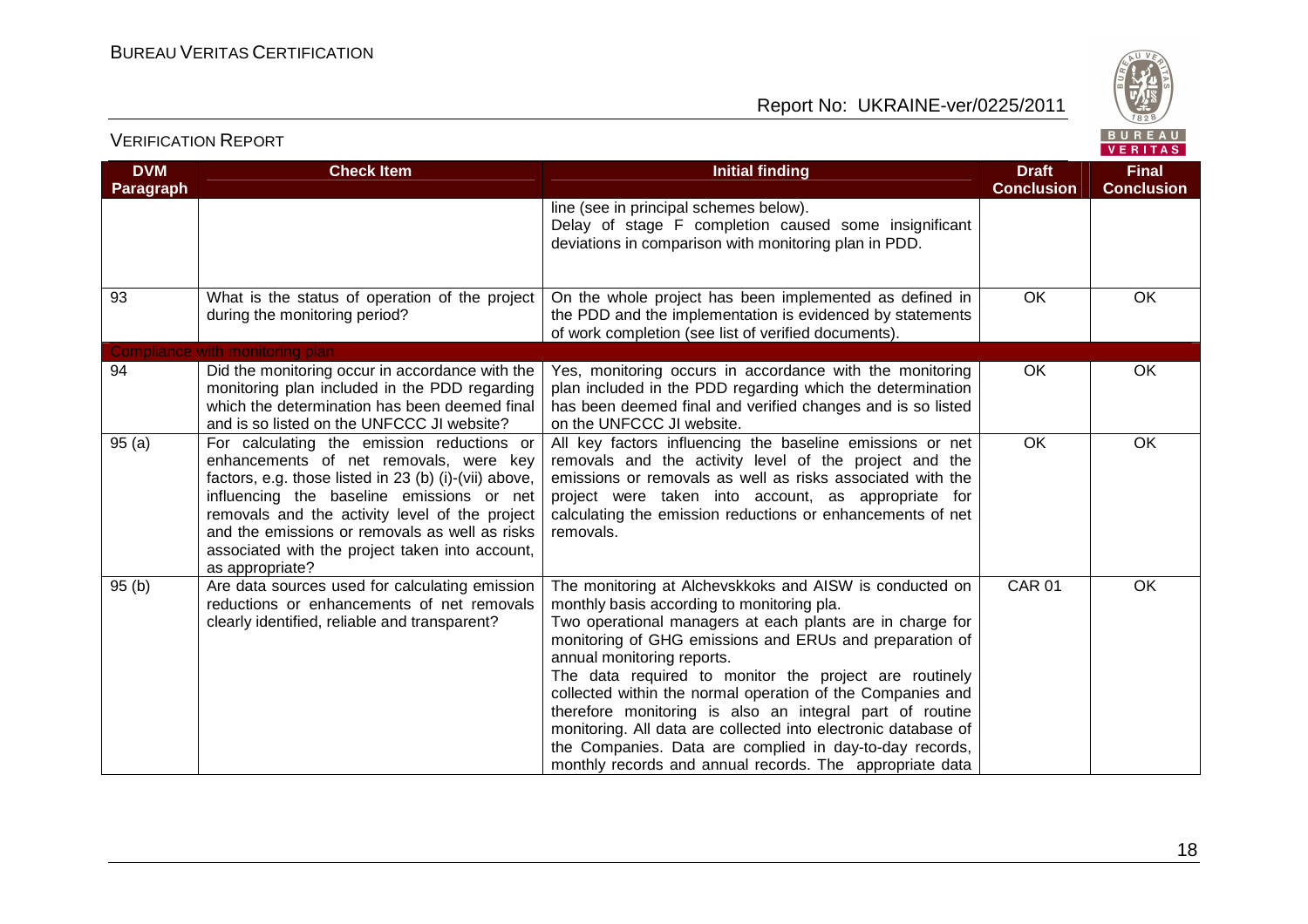

| <b>VERIFICATION REPORT</b> |  |
|----------------------------|--|
|                            |  |

| <b>DVM</b><br>Paragraph | <b>Check Item</b>                                                                                                                                                                                                                                                 | Initial finding                                                                                                                                                                                                                                                                                                                                                                                                                                                                                                                                                                                                                                                                                                          | <b>Draft</b><br><b>Conclusion</b> | <b>Final</b><br><b>Conclusion</b> |
|-------------------------|-------------------------------------------------------------------------------------------------------------------------------------------------------------------------------------------------------------------------------------------------------------------|--------------------------------------------------------------------------------------------------------------------------------------------------------------------------------------------------------------------------------------------------------------------------------------------------------------------------------------------------------------------------------------------------------------------------------------------------------------------------------------------------------------------------------------------------------------------------------------------------------------------------------------------------------------------------------------------------------------------------|-----------------------------------|-----------------------------------|
|                         |                                                                                                                                                                                                                                                                   | for GHG monitoring are fed into the Monitoring Database.<br>The Project Developers are also supervise the<br>implementation of the Monitoring Plan for the project at<br>regular intervals.<br>CAR 01. In MR Annex 1 the exact reference to the data<br>source Management Directive, USSR Ministry of Ferrous<br>Metallurgy must be indicated.                                                                                                                                                                                                                                                                                                                                                                           |                                   |                                   |
| 95(c)                   | Are emission factors, including default emission<br>factors, if used for calculating the emission<br>reductions or enhancements of net removals,<br>selected by carefully balancing accuracy and<br>reasonableness, and appropriately justified of<br>the choice? | Emission factors, including default emission factors are<br>presented in Section B.2.1 and Annex 1 of the MR.<br>FAR 01. In order to meet the JISC requirements on data<br>saving and archiving, an Order on archiving of all project<br>related documentation for two years after the last ERU<br>transmission should be developed and included to the<br>Emission Monitoring Manual. All persons responsible for<br>data collection and monitoring should be aware of the<br>provisions of this Order.<br>CL 01. Please, explain why there are two data sources of the<br>information about conversion factor for ton-coke to CO2. In<br>the PDD data taken from 2006 IPCC, but in MR the data<br>source is 1996 IPCC. | <b>FAR 01</b><br><b>CL 01</b>     | OK                                |
| 95(d)                   | Is the calculation of emission reductions or<br>enhancements of net removals based on<br>conservative assumptions and the most<br>plausible scenarios in a transparent manner?                                                                                    | Yes, the calculation of emission reductions or enhancements<br>of net removals are based on conservative assumptions and<br>the most plausible scenarios in a transparent manner.                                                                                                                                                                                                                                                                                                                                                                                                                                                                                                                                        | OK.                               | <b>OK</b>                         |
| Applicable to<br>96     | <b>JI SSC projects only</b><br>Is the relevant threshold to be classified as JI<br>SSC.<br>project not exceeded during the                                                                                                                                        | N/a                                                                                                                                                                                                                                                                                                                                                                                                                                                                                                                                                                                                                                                                                                                      | N/a                               | N/a                               |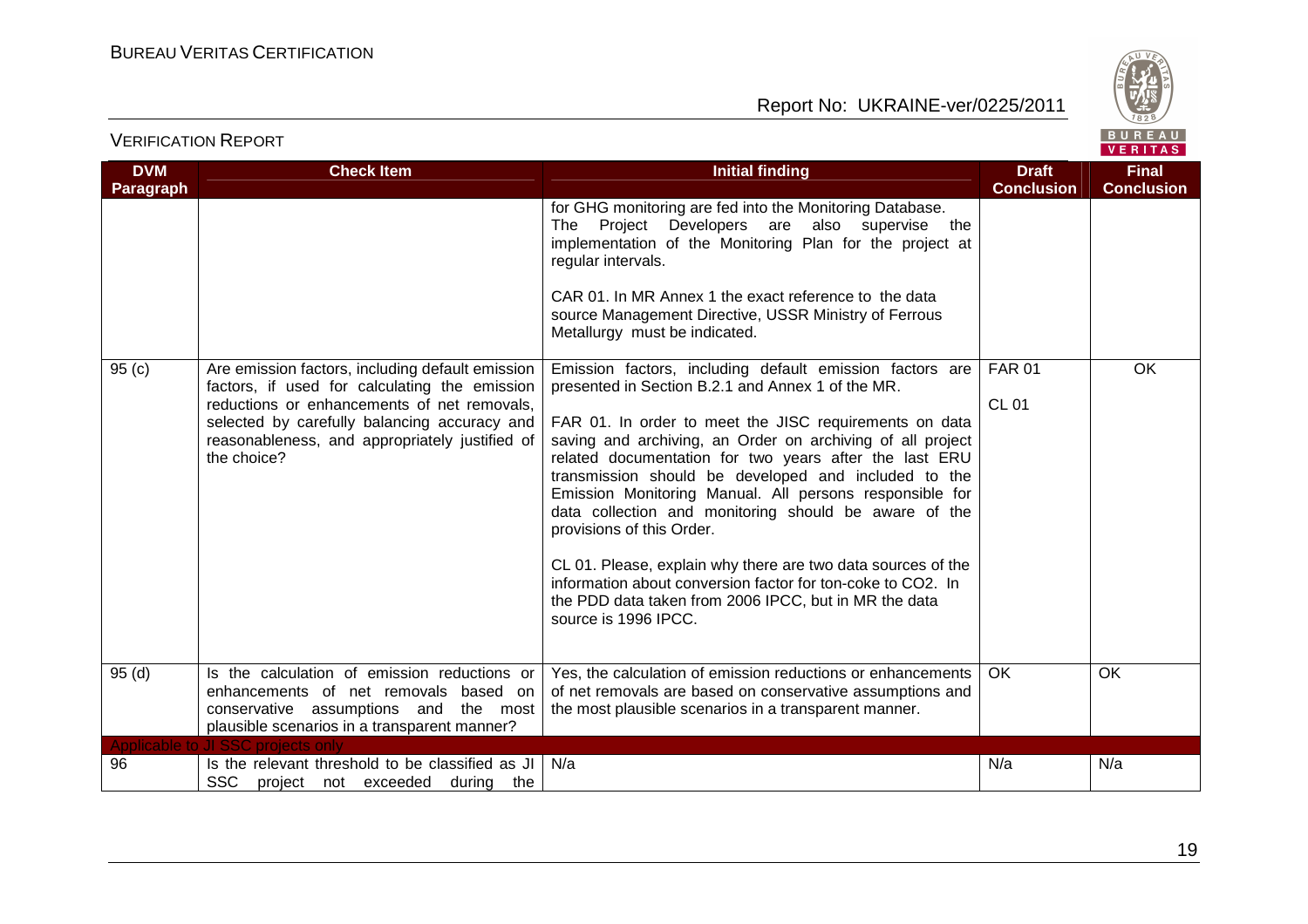

| <b>VERIFICATION REPORT</b>     |                                                                                                                                                                                                                                                                                                                                            |                                                                | BUREAU<br><b>VERITAS</b>          |                                   |
|--------------------------------|--------------------------------------------------------------------------------------------------------------------------------------------------------------------------------------------------------------------------------------------------------------------------------------------------------------------------------------------|----------------------------------------------------------------|-----------------------------------|-----------------------------------|
| <b>DVM</b><br><b>Paragraph</b> | <b>Check Item</b>                                                                                                                                                                                                                                                                                                                          | <b>Initial finding</b>                                         | <b>Draft</b><br><b>Conclusion</b> | <b>Final</b><br><b>Conclusion</b> |
|                                | monitoring period on an annual average basis?<br>If the threshold is exceeded, is the maximum<br>emission reduction level estimated in the PDD<br>for the JI SSC project or the bundle for the<br>monitoring period determined?                                                                                                            |                                                                |                                   |                                   |
|                                | Applicable to bundled JI SSC projects only                                                                                                                                                                                                                                                                                                 |                                                                |                                   |                                   |
| 97(a)                          | Has the composition of the bundle not changed<br>from that is stated in F-JI-SSCBUNDLE?                                                                                                                                                                                                                                                    | N/a                                                            | N/a                               | N/a                               |
| 97(b)                          | If the determination was conducted on the<br>basis of an overall monitoring plan, have the<br>project participants submitted a common<br>monitoring report?                                                                                                                                                                                | N/a                                                            | N/a                               | N/a                               |
| 98                             | If the monitoring is based on a monitoring plan<br>that provides for overlapping monitoring<br>periods, are the monitoring periods per<br>component of the project clearly specified in<br>the monitoring report?<br>Do the monitoring periods not overlap with<br>those for which verifications were already<br>deemed final in the past? | N/a                                                            | N/a                               | N/a                               |
|                                | <b>Revision of monitoring plan</b>                                                                                                                                                                                                                                                                                                         |                                                                |                                   |                                   |
|                                | Applicable only if monitoring plan is revised by project participant                                                                                                                                                                                                                                                                       |                                                                |                                   |                                   |
| 99(a)                          | Did the project participants provide an<br>appropriate justification for the proposed<br>revision?                                                                                                                                                                                                                                         | During this verification monitoring plan has not been revised. | N/a                               | N/a                               |
| 99(b)                          | Does the proposed revision improve the<br>accuracy and/or applicability of information<br>collected compared to the original monitoring<br>plan without changing conformity with the<br>relevant rules and regulations for the<br>establishment of monitoring plans?                                                                       | N/a                                                            | N/a                               | N/a                               |
| Data management                |                                                                                                                                                                                                                                                                                                                                            |                                                                |                                   |                                   |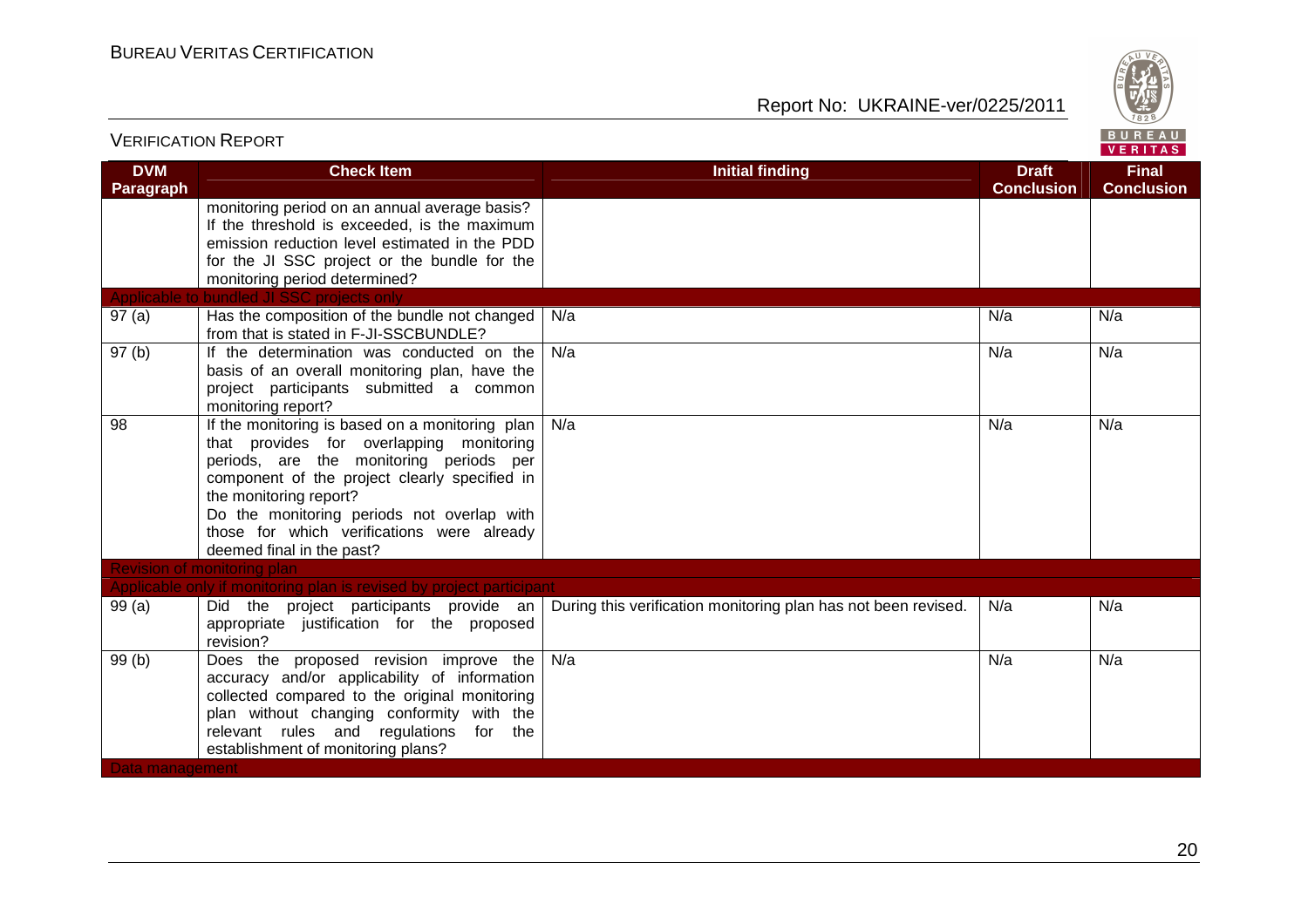



| <b>DVM</b> | <b>Check Item</b>                                                                                                                                                    | <b>Initial finding</b>                                                                                                                                                                                                                                                                                                                                         | <b>Draft</b>                   | <b>Final</b>      |  |
|------------|----------------------------------------------------------------------------------------------------------------------------------------------------------------------|----------------------------------------------------------------------------------------------------------------------------------------------------------------------------------------------------------------------------------------------------------------------------------------------------------------------------------------------------------------|--------------------------------|-------------------|--|
| Paragraph  |                                                                                                                                                                      |                                                                                                                                                                                                                                                                                                                                                                | <b>Conclusion</b>              | <b>Conclusion</b> |  |
| 101(a)     | Is the implementation of data collection<br>procedures in accordance with the monitoring<br>plan, including the quality control and quality<br>assurance procedures? | All data necessary for the CO2 emission reductions<br>calculation is collected.<br>Training logbook and Results of operator training were<br>presented to the verification team during the site visit.<br>Position and roles of person in the GHG data management<br>process are defined in the monitoring report and are<br>implemented on-site.              | OK.                            | OK                |  |
| 101(b)     | Is the function of the monitoring equipment,<br>including its calibration status, is in order?                                                                       | Calibration is conducted by State Center of Metrology and<br>Standardization. The documents that confirmed calibration<br>were provided for the verification team.<br>CAR 02. In the monitoring report Annex 2 Technical<br>accounting device (multiple-tariff meter of active and reactive<br>power LZQM 321.02.534 serial number 64865. is not<br>specified. | <b>CAR 02</b><br><b>CAR 03</b> | OK                |  |
|            |                                                                                                                                                                      | CAR 03. In the monitoring report are not specified measured<br>equipments, installed on a replacement at the time of<br>verification.                                                                                                                                                                                                                          |                                |                   |  |
| 101(c)     | Are the evidence and records used for the<br>monitoring maintained in a traceable manner?                                                                            | Data collection are clearly defined in the monitoring report<br>and are implemented on-site.                                                                                                                                                                                                                                                                   | OK                             | OK                |  |
| $101$ (d)  | Is the data collection and management system<br>for the project in accordance with the<br>monitoring plan?                                                           | All data necessary for the CO2 emission reductions<br>calculation is collected. The scheme of data flow is<br>introduced in Monitoring report.<br>CAR 04. MR should contain the detailed description of<br>process of collecting monitoring data.                                                                                                              | <b>CAR 04</b>                  | OK                |  |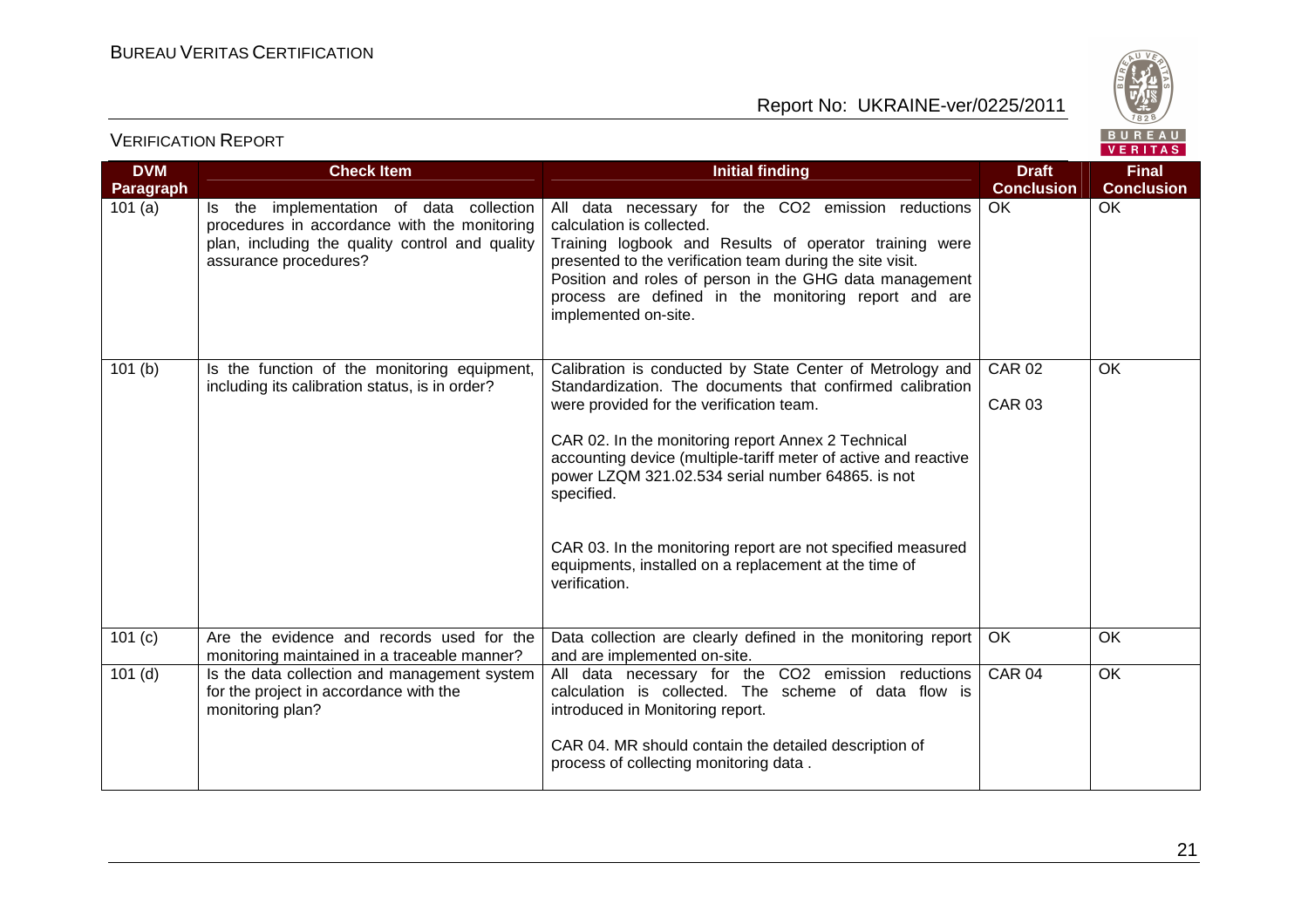

|                         |                                                                                                                                                                                                                                                                                                                                                                                                                                                                                                                                                                                                                                                                                                                           |                        |                                   | . <i>.</i> .                      |
|-------------------------|---------------------------------------------------------------------------------------------------------------------------------------------------------------------------------------------------------------------------------------------------------------------------------------------------------------------------------------------------------------------------------------------------------------------------------------------------------------------------------------------------------------------------------------------------------------------------------------------------------------------------------------------------------------------------------------------------------------------------|------------------------|-----------------------------------|-----------------------------------|
| <b>DVM</b><br>Paragraph | <b>Check Item</b>                                                                                                                                                                                                                                                                                                                                                                                                                                                                                                                                                                                                                                                                                                         | <b>Initial finding</b> | <b>Draft</b><br><b>Conclusion</b> | <b>Final</b><br><b>Conclusion</b> |
|                         | Verification regarding programs of activities (additional elements for assessment)                                                                                                                                                                                                                                                                                                                                                                                                                                                                                                                                                                                                                                        |                        |                                   |                                   |
| 102                     | Is any JPA that has not been added to the JI<br>PoA not verified?                                                                                                                                                                                                                                                                                                                                                                                                                                                                                                                                                                                                                                                         | N/A                    | N/A                               | N/A                               |
| 103                     | Is the verification based on the monitoring<br>reports of all JPAs to be verified?                                                                                                                                                                                                                                                                                                                                                                                                                                                                                                                                                                                                                                        | N/A                    | N/A                               | N/A                               |
| 103                     | Does the verification ensure the accuracy and<br>conservativeness of the emission reductions or<br>enhancements of removals generated by each<br>JPA?                                                                                                                                                                                                                                                                                                                                                                                                                                                                                                                                                                     | N/A                    | N/A                               | N/A                               |
| 104                     | Does the monitoring period not overlap with<br>previous monitoring periods?                                                                                                                                                                                                                                                                                                                                                                                                                                                                                                                                                                                                                                               | N/A                    | N/A                               | N/A                               |
| 105                     | If the AIE learns of an erroneously included<br>JPA, has the AIE informed the JISC of its<br>findings in writing?                                                                                                                                                                                                                                                                                                                                                                                                                                                                                                                                                                                                         | N/A                    | N/A                               | N/A                               |
|                         | Applicable to sample-based approach only                                                                                                                                                                                                                                                                                                                                                                                                                                                                                                                                                                                                                                                                                  |                        |                                   |                                   |
| 106                     | Does the sampling plan prepared by the AIE:<br>(a) Describe its sample selection, taking into<br>account that:<br>(i) For each verification that uses a sample-<br>based approach, the sample selection shall<br>be sufficiently representative of the JPAs in<br>the JI PoA such extrapolation to all JPAs<br>identified for that verification is reasonable,<br>taking into account differences among the<br>characteristics of JPAs, such as:<br>- The types of JPAs;<br>The complexity of the applicable<br>technologies and/or measures used;<br>- The geographical location of each JPA;<br>- The amounts of expected emission<br>reductions of the JPAs being verified;<br>- The number of JPAs for which emission | N/A                    | N/A                               | N/A                               |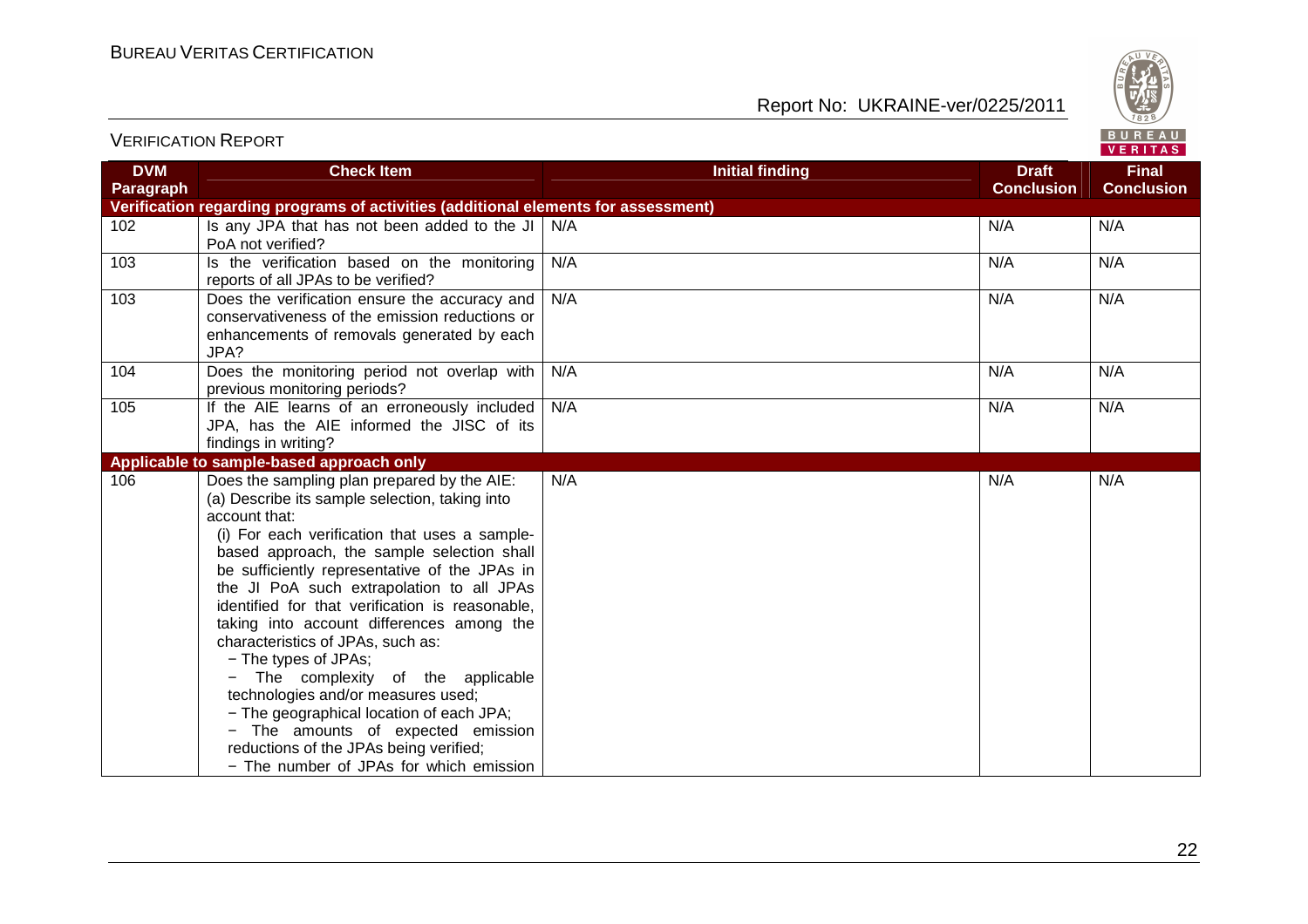

| <b>DVM</b> | <b>Check Item</b>                                                                                                                                                                                                                                                                                                                                                            | <b>Initial finding</b> | <b>Draft</b>      | <b>Final</b>      |
|------------|------------------------------------------------------------------------------------------------------------------------------------------------------------------------------------------------------------------------------------------------------------------------------------------------------------------------------------------------------------------------------|------------------------|-------------------|-------------------|
| Paragraph  | reductions are being verified;<br>- The length of monitoring periods of the<br>JPAs being verified; and<br>The samples selected for prior<br>verifications, if any?                                                                                                                                                                                                          |                        | <b>Conclusion</b> | <b>Conclusion</b> |
| 107        | Is the sampling plan ready for publication<br>through the secretariat along with the<br>verification<br>report<br>supporting<br>and<br>documentation?                                                                                                                                                                                                                        | N/A                    | N/A               | N/A               |
| 108        | Has the AIE made site inspections of at least<br>the square root of the number of total JPAs,<br>rounded to the upper whole number? If the AIE<br>makes no site inspections or fewer site<br>inspections than the square root of the number<br>of total JPAs, rounded to the upper whole<br>number, then does the AIE provide a<br>reasonable explanation and justification? | N/A                    | N/A               | N/A               |
| 109        | Is the sampling plan available for submission to<br>the secretariat for the JISC.s ex ante<br>assessment? (Optional)                                                                                                                                                                                                                                                         | N/A                    | N/A               | N/A               |
| 110        | If the AIE learns of a fraudulently included JPA,<br>a fraudulently monitored JPA or an inflated<br>number of emission reductions claimed in a JI<br>PoA, has the AIE informed the JISC of the<br>fraud in writing?                                                                                                                                                          | N/A                    | N/A               | N/A               |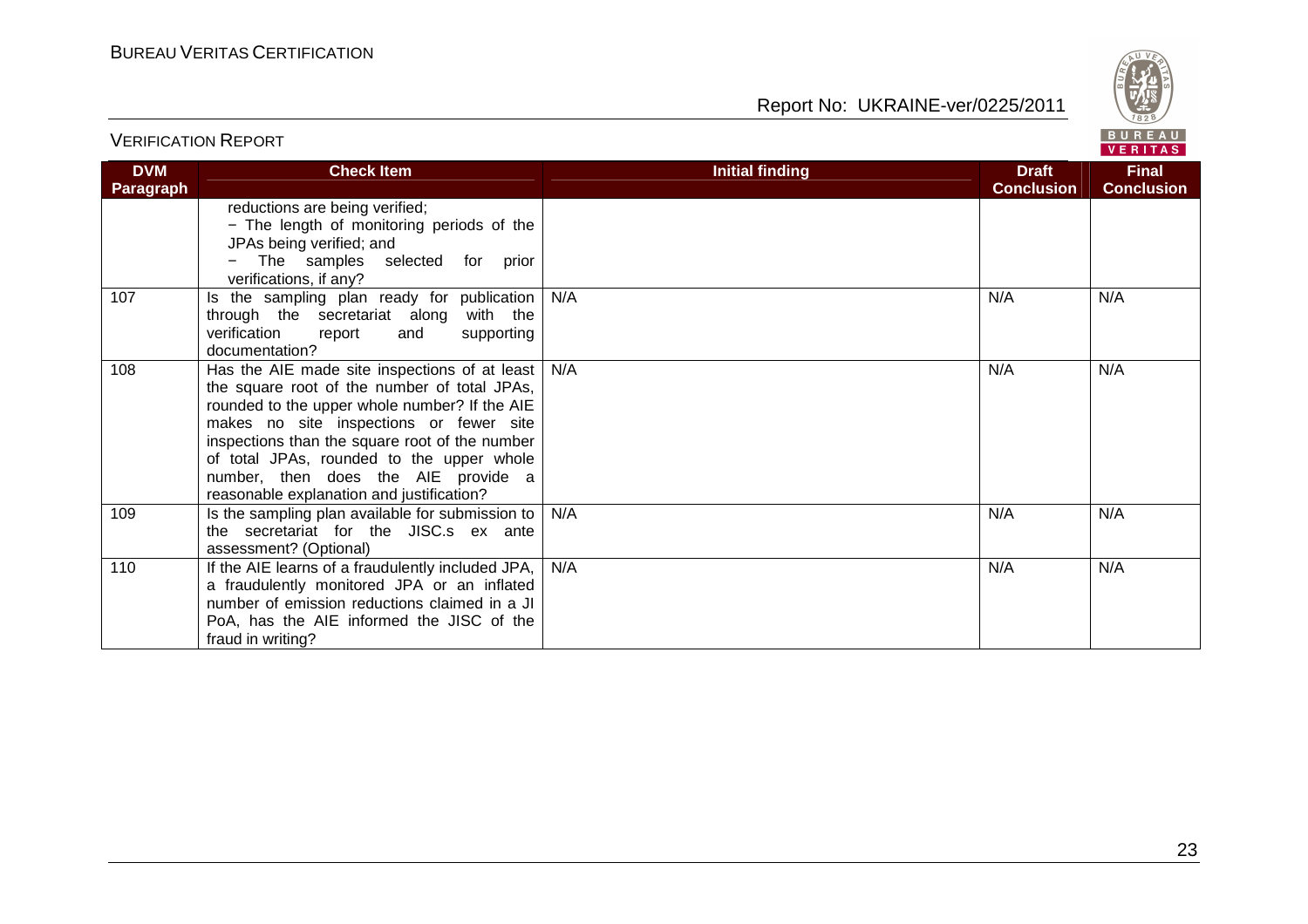

## VERIFICATION REPORT

#### **Table 2 Resolution of Corrective Action and Clarification Requests**

| Draft report clarifications<br>corrective action<br>and<br>requests by validation team                                                                                                                                                                                                                                                                                                    | Ref.<br>to<br>checklist<br>question<br>in table 1 | Summary of project participant response                                                                                                                                                                                                                                                                                                        | Verification team conclusion                                |
|-------------------------------------------------------------------------------------------------------------------------------------------------------------------------------------------------------------------------------------------------------------------------------------------------------------------------------------------------------------------------------------------|---------------------------------------------------|------------------------------------------------------------------------------------------------------------------------------------------------------------------------------------------------------------------------------------------------------------------------------------------------------------------------------------------------|-------------------------------------------------------------|
| CAR 01. In MR Annex 1 the exact reference to the<br>data source Management Directive, USSR Ministry of<br>Ferrous Metallurgy must be indicated.                                                                                                                                                                                                                                           | 95(b)                                             | The exact reference to the data source<br>Management Directive issued by the USSR<br>Ministry of Ferrous Metallurgy is now included<br>in the text of the monitoring report. Please see<br>modified monitoring report version 2 dated 1st<br>of April 2011.                                                                                    | CAR01 is closed based on due<br>corrections made to the MR. |
| FAR 01. In order to meet the JISC requirements on  <br>data saving and archiving, an Order on archiving of all<br>project related documentation for two years after the<br>last ERU transmission should be developed and<br>included to the Emission Monitoring Manual. All<br>persons responsible for data collection and monitoring<br>should be aware of the provisions of this Order. | 95(c)                                             | The relevant Order on archiving of all project<br>related documentation for two years after the<br>last ERU transmission will be developed<br>during the next monitoring periods and will be<br>included to the Emission Monitoring Manual.                                                                                                    | FAR01 remains open till the next<br>periodic verification.  |
| CL 01. Please, explain why there are two data sources<br>of the information about conversion factor for ton-coke<br>to CO2. In the PDD data taken from 2006 IPCC, but in<br>MR the data source is 1996 IPCC.                                                                                                                                                                              | 95(c)                                             | The data source to the carbon emission factor<br>for coke consumption was changed and now<br>is in accordance with 1996 IPCC data. Such<br>modification was made as the result of<br>additional requirement from NEIA regarding<br>necessity of using 1996 IPCC data (the<br>requirement was addressed to the verifiers of<br>Bureau Veritas). | CL 01 is closed based on the<br>explanation provided.       |
| CAR 02. In the monitoring report Annex 2 Technical<br>accounting device (multiple-tariff meter of active and<br>reactive power LZQM 321.02.534 serial number<br>64865. is not specified.                                                                                                                                                                                                  | 101(b)                                            | Information regarding additional multiple-tariff<br>meter of active and reactive power LZQM<br>321.02.534 serial number 64865 is now<br>included in the Annex 2 of the monitoring<br>report. Please see modified monitoring report<br>version 2 dated 1st of April 2011.                                                                       | CAR02 is closed based on due<br>corrections made to the MR. |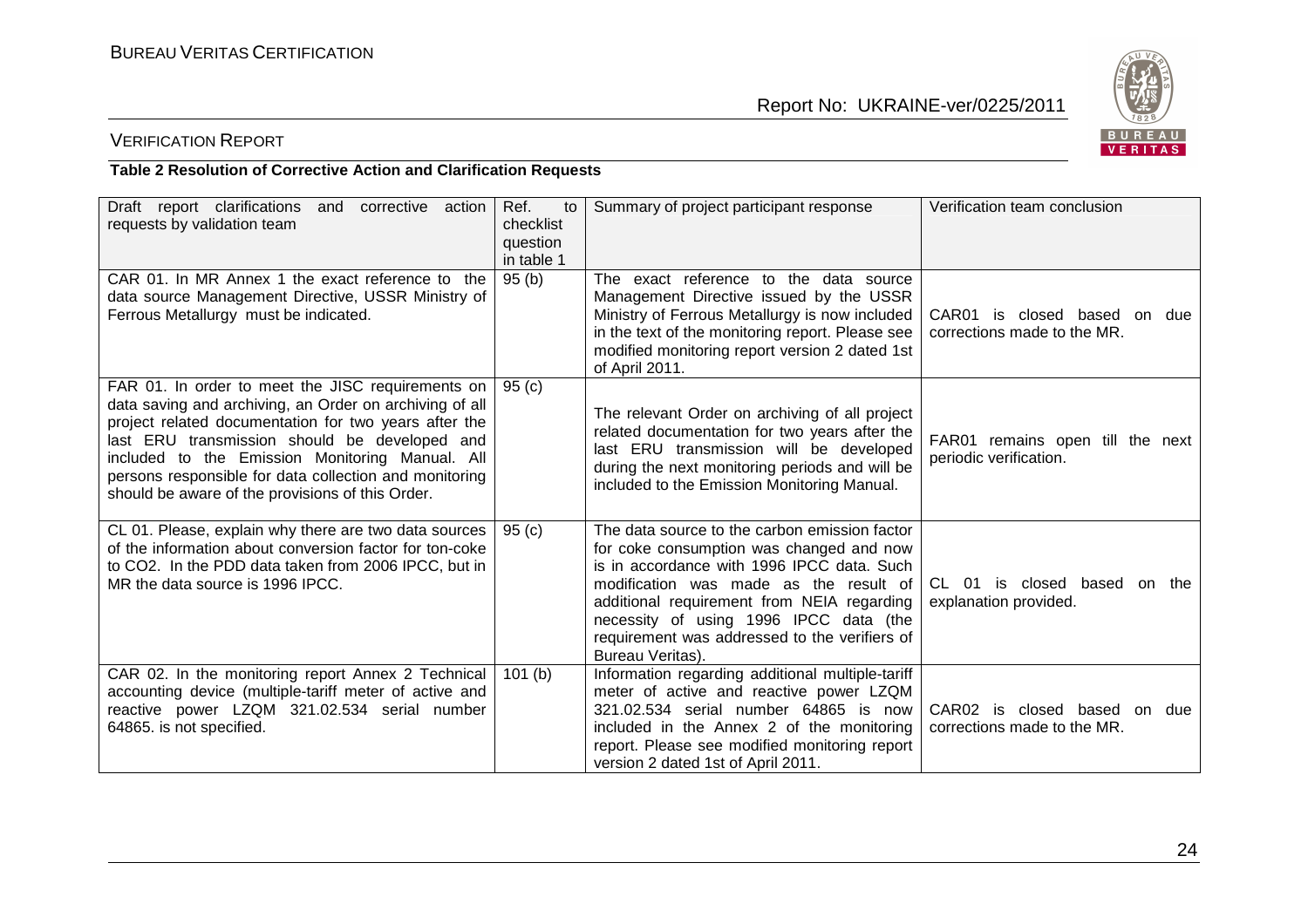

| <b>VERIFICATION REPORT</b>                                                                                                            |         |                                                                                                                                                                                                                                                                                                                   |                                                             | BUREAU<br>VERITAS |  |
|---------------------------------------------------------------------------------------------------------------------------------------|---------|-------------------------------------------------------------------------------------------------------------------------------------------------------------------------------------------------------------------------------------------------------------------------------------------------------------------|-------------------------------------------------------------|-------------------|--|
| CAR 03. In the monitoring report are not specified<br>measured equipments, installed on a replacement at<br>the time of verification. | 101 (b) | Information regarding additional monitoring<br>equipment (which were used under the project<br>boundaries during year 2010 but were not<br>included in the monitoring report) is now<br>included in the revised monitoring report.<br>Please see modified monitoring report version<br>2 dated 1st of April 2011. | CAR03 is closed based on due<br>corrections made to the MR. |                   |  |
| CAR 04. MR should contain the detailed description of<br>process of collecting monitoring data.                                       | 101(d)  | detailed<br>exact reference to the<br>The<br>description of process regarding<br>data<br>collection (mentioned in PDD) is now included  <br>in the text of the monitoring report. Please see  <br>modified monitoring report version 2 dated 1st<br>of April 2011.                                                | CAR04 is closed based on due<br>corrections made to the MR. |                   |  |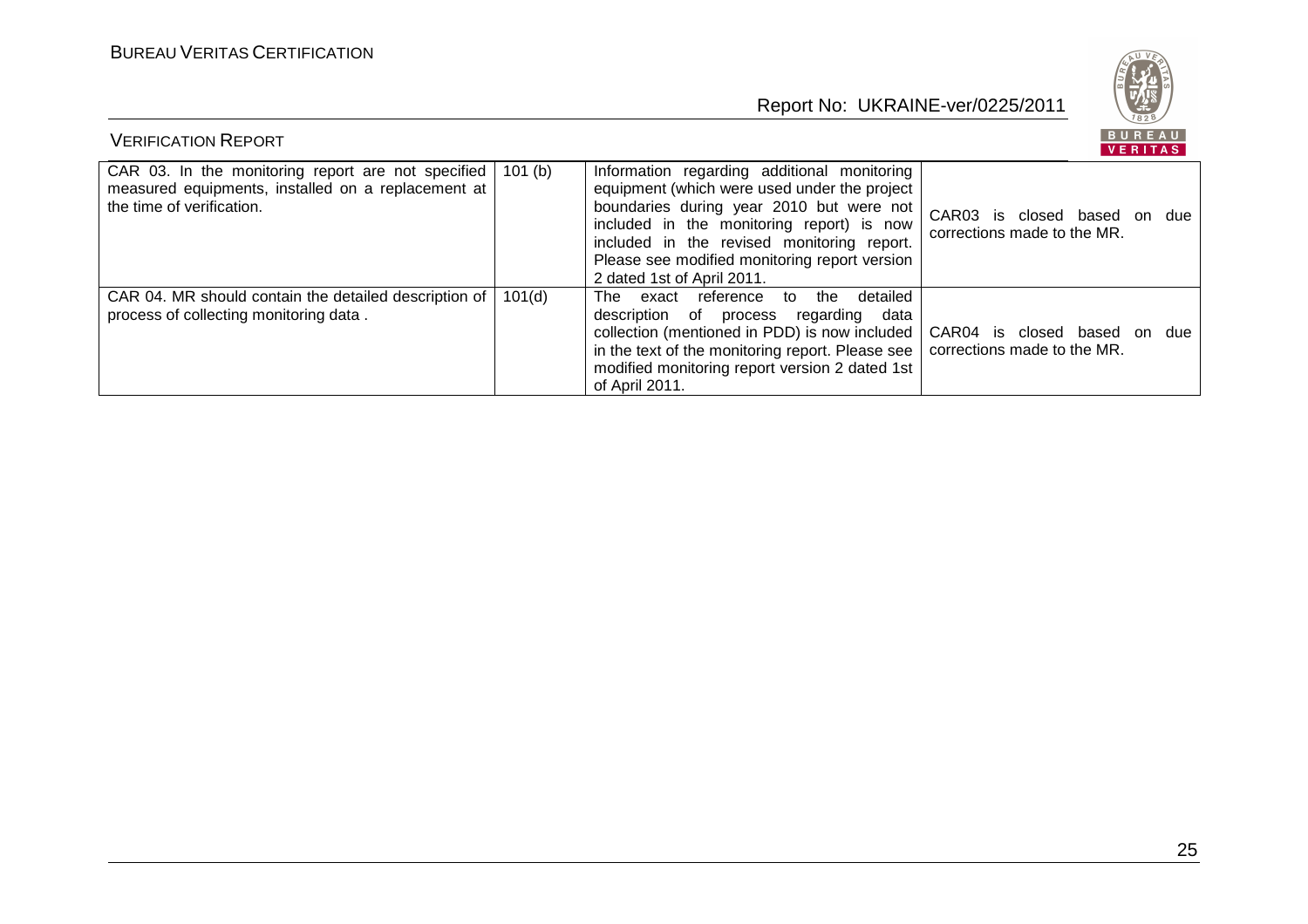

#### VERIFICATION REPORT

## APPENDIX B: VERIFICATION TEAM

#### **Rostislav Topchiy (chemical and ecological engineering)**

Team Leader, Climate Change Verifier Bureau Veritas Ukraine Health, Safety and Environment Project Manager

He is a Lead auditor of Bureau Veritas Certification for Environment Management System, Quality Management System, Occupational Health and Safety Management System. He performed over 180 audits since 2004. He has successfully completed Climate Change Verifier Training Course and he participated as verifier in the verification of 10 JI projects.

#### **Vitaliy Minyaylo (chemical and ecological engineering)**

Team member, Climate Change Verifier trainee Bureau Veritas Ukraine, Health, Safety and Environment Department Project Manager

He has successfully completed IRCA registered Lead Auditor Training Course for Environment Management Systems, Quality Management Systems, Occupational Health and Safety Management System.

#### **Vera Skitina, PhD (metallurgy)**

Climate Change Lead Verifier Bureau Veritas Certification Rus Technical Director - Lead Auditor, Lead Tutor, Lead Verifier

She has over 15 years of experience in powder metallurgy, aluminium metallurgy, plastic metal working, physical-chemistry processes, gas production at power plant, environmental science. She worked in Irkutsk Aluminium Plant, SUAL powder metallurgy plant, Nadvoitzky aluminium plant, Central Scientific Institute of Metals. She is a Lead auditor of Bureau Veritas Certification for Quality Management Systems (IRCA